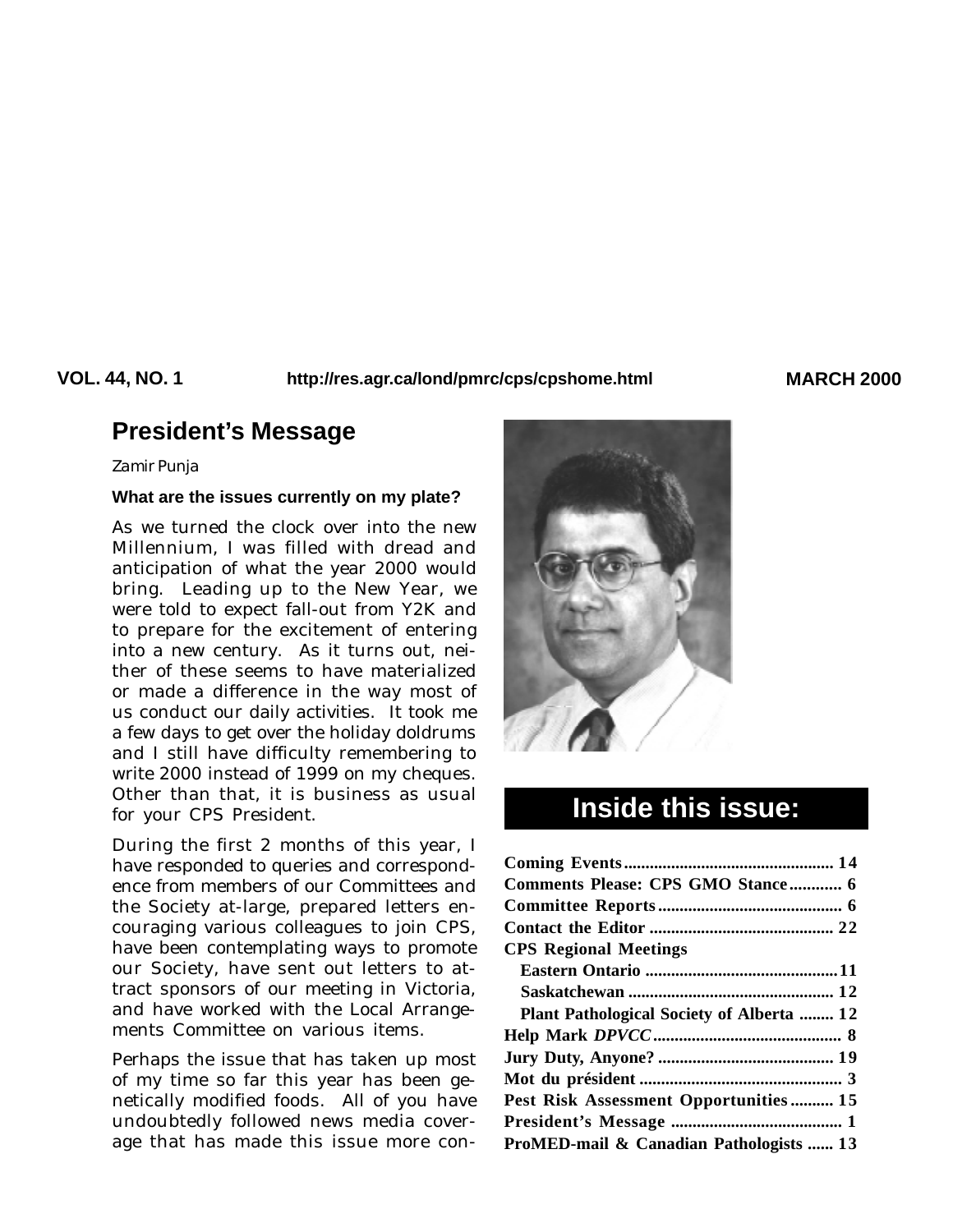troversial than scientific evidence and logical thought would warrant. The prominent television personality David Suzuki propelled me into this debate after I read an article in the paper. He paralleled the irresponsibilities of scientists in bringing DDT, nuclear energy, and tobacco to con-

sumers with that of scientists supporting the use of genetically modified foods. I grimaced at this analogy and proceeded to write a response, outlining how genetic

*"I encourage all of you to get engaged in discussions on this topic, particularly with the non-scientific community. A lack of response can be potentially more damaging than getting both sides of the issue aired."*

damaging than getting both sides of the issue aired. Presenting the benefits of this technology to a wider audience can only strengthen its ultimate acceptance.

A second issue

that we as a Society need to consider is the conservation of our microbial resources. This came about after a discussion with James Chong at the Agriculture and Agri-Food Research Station in Winnipeg. Would it not be valuable to have an inventory of all of the microbial culture collections held by individual CPS members throughout Canada? I maintain a culture collection of several phytopathogenic fungi that could be of use to other researchers if they were aware of its existence. How can we go about setting up such an inventory? With a few volunteers and an appropriate survey and collation of information, we could build up a database of the organisms maintained by CPS members for use as biological control agents, as pathogens, or other beneficial uses. I believe this would be of tremendous value to phytopathologists worldwide.

ant plants are beginning to demonstrate the benefits of genetic engineering technology. I encourage all of you to get engaged in discussions on this topic, particularly with the non-scientific community. A lack of response can be potentially more

I am pleased with the way in which our volunteer committees continue their efforts to address a range of issues of importance to our Society. However, I am concerned whether we can continue to provide efficient services to our members on a strictly volunteer basis or whether CPS should now consider getting salaried staff to assist with its daily activities. Most of the larger societies we belong to have permanent staff members. The handing-over of the *CJPP* to NRC Press has expedited publication of articles and I continue to receive positive feedback on this decision

modifications through breeding had greatly improved plants with resistance to diseases and pests, and how biotechnology could further provide advancements in this area. I had to explain what phytopathologists did and how recombinant DNA methods were a widely used technology.

Nothing could have prepared me for what followed after this article was published, which included a photograph of me inoculating some transgenic carrot lines we had developed. I was inundated by local and national radio and TV stations as well as consumer and grower groups to speak and debate on the pros of genetically modified foods. I had been catapulted into stardom because the news media had been so overwhelmed by the negativity propelled by environmental and anti-biotechnology groups that a positive perspective was a sought-after viewpoint. Debates of this type are valuable for consumers who want to hear both sides of controversial issues, especially those affecting their food. I learnt from this experience that consumers don't always understand what we do as scientists, but that they relate very easily to the damage caused by plant diseases and appreciate efforts made to control them. Undoubtedly, the issue of genetically modified foods will continue to be debated. For many CPS members that are conducting research in this area, the outcome can have far-reaching effects. Transgenic virus-resistant, insect-resistant and fungus-resist-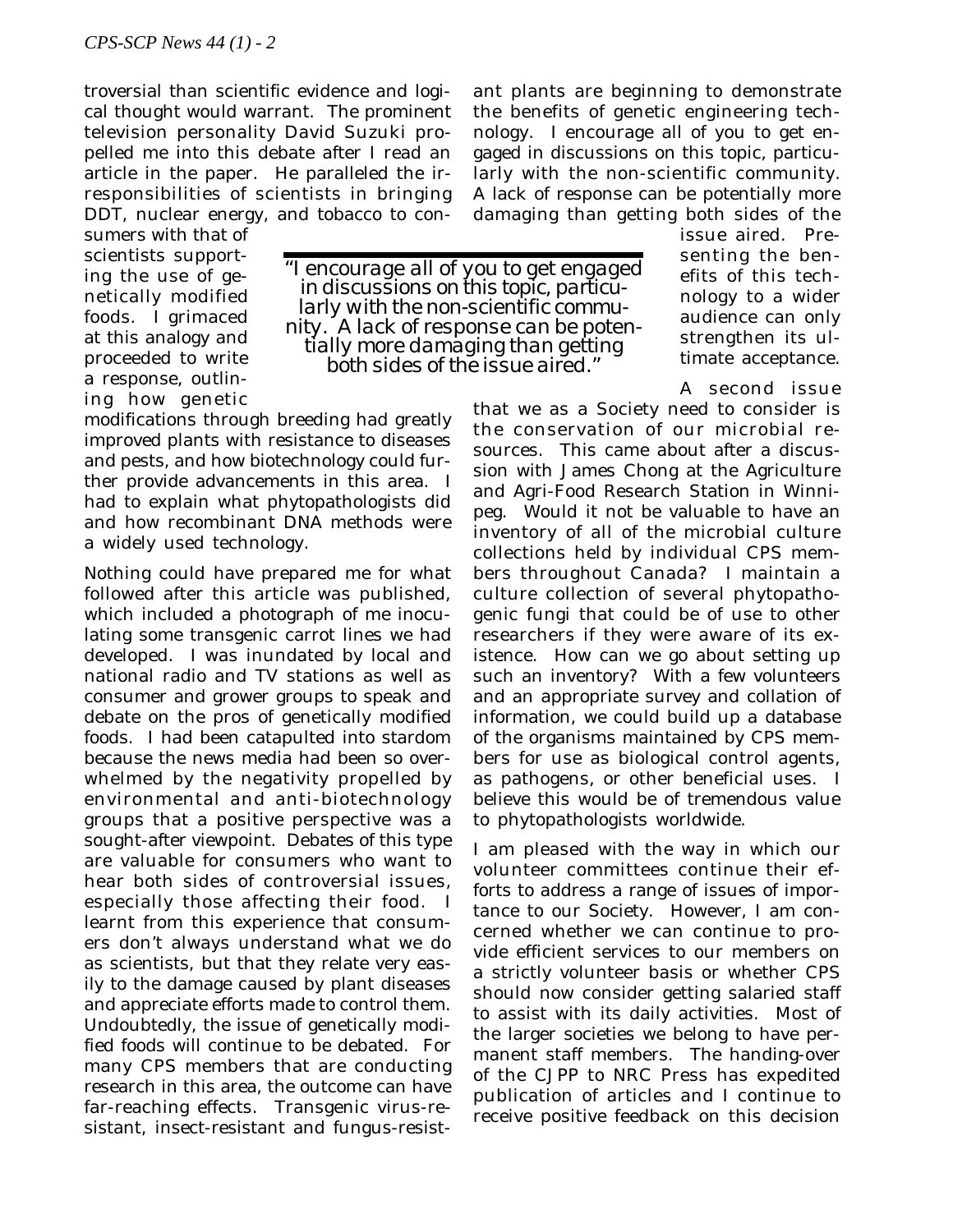

## *Beyond the words Au-delà des mots*

A translation service for your technical and scientific documents specifically in the field of biological sciences

Un service de traduction pour vos documents techniques et scientifiques dans le domaine des sciences biologiques

# **Les Traductions scientifiques PaRi**

Jean-Guy Parent, Ph.D. Claude Richard, Ph.D.

1906, rue Notre-Dame, L'Ancienne-Lorette (Québec) G2E 3C9 418-656-0050 418-872-6025 Fax : 418-656-6750 Internet : pari@mediom.qc.ca

to contract out our editorial services. Can we not also engage the services of a professional staff member to deal with issues of marketing, promotion, website, membership and secretarial duties that are currently being handled by volunteers? This is an issue that needs to be discussed by our members, and one which I support. This would free up our Society members to address other far-reaching and global issues affecting our profession.

To update you on a number of other ongoing issues: 1) The Board is considering an exchange of mailing lists between APS and CPS that we could use to promote our Society and publications to over 5000 pathologists; 2) The LAC for the 2001 meeting is considering a joint meeting with the Entomological Society of Canada in Fall, 2001 in Niagara Falls, ON; 3) Efforts to get more industry participation in our Society and to enhance the sales of our publications are continuing; 4) Promotion of our profession and enhancing visibility through the website and international cooperation are underway.

I look forward to receiving your comments on any of these issues or on other issues that you may wish to bring forth.



# **Mot du président**

### *Zamir Punja*

### **Quels sujets chauds dans mon assiette?**

Alors que les pages de calendrier s'envolaient à l'approche du nouveau millénaire, j'étais à la fois rempli d'appréhension et d'espoir face aux promesses de l'an 2000. Sur le chemin de la Nouvelle Année, nous nous sommes fait dire que l'an 2000 aurait des retombées positives et qu'il fallait se préparer à la fébrilité du nouveau siècle. En fin de compte, rien ne semble s'être matérialisé ou avoir fait une différence dans la façon que chacun d'entre nous mène ses activités quotidiennes. Il m'a fallu quelques jours pour me remettre de mes déceptions des Fêtes et j'ai toujours de la difficulté à me rappeler d'écrire 2000 au lieu de 1999 sur mes chèques. Autrement, les choses n'ont pas changé pour votre président de la SCP.

Durant les deux premiers mois de cette année, j'ai répondu aux questions et aux lettres des membres de nos comités et de la Société en général, écrit des lettres pour inciter plusieurs collègues à joindre la SCP, réfléchi aux moyens de promouvoir notre Société, envoyé des lettres pour obtenir des commanditaires pour notre réunion de Victoria, et fait divers travaux avec le Comité local d'organisation.

Cette année, les aliments génétiquement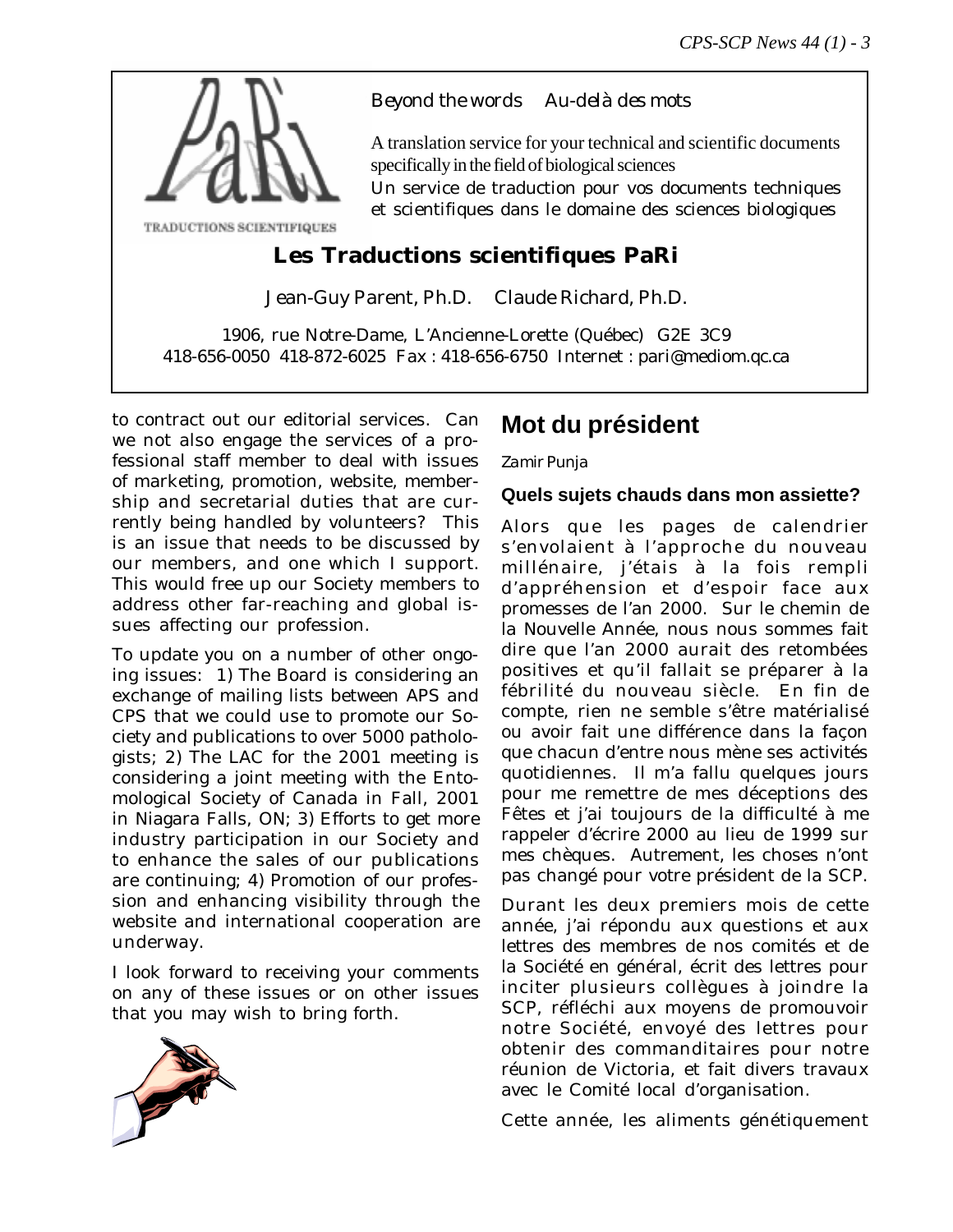modifiés ont été le sujet qui m'a probablement le plus occupé jusqu'à présent. Vous avez sans doute tous suivi la couverture des médias qui a rendu ce sujet plus controversé qu'il ne devrait l'être si on s'en tenait aux démonstrations scientifiques et à la pensée logique. La figure bien connue de la télévision, David

Suzuki, m'a propulsé dans ce débat après que j'aie lu un article dans le journal. Il comparait l'irresponsabilité des scientifiques

*« Je vous invite tous à vous impliquer dans des discussions sur le sujet, en particulier dans la communauté non scientifique. L'absence de réponse représente un danger plus grand que de laisser s'opposer les opinions contraires.»*

qui ont apporté le DDT, l'énergie nucléaire et le tabac aux consommateurs à celle des scientifiques qui appuient l'usage d'organismes génétiquement modifiés. J'ai grimacé à l'analogie et je me suis mis à écrire une réponse, soulignant comment les modifications génétiques obtenues par croisements avaient considérablement amélioré les plantes en les rendant résistantes aux maladies et aux ravageurs, et comment les biotechnologies pouvaient apporter des améliorations supplémentaires dans ce domaine. J'ai eu à expliquer ce que les phytopathologistes faisaient et jusqu'à quel point les techniques de l'ADN recombinant étaient répandues.

Rien ne m'avait préparé à ce qui allait suivre la parution de cet article illustré d'une photographie qui me montrait en train d'inoculer une lignée transgénique de carotte que j'ai développée. J'ai été inondé de demandes de stations de radio et de télévision locales et nationales, aussi bien que de groupes de consommateurs et de producteurs, pour parler et débattre des avantages des aliments génétiquement modifiés. J'ai été catapulté dans le vedettariat parce que les médias avaient été tellement submergés par les perspectives négatives propagées par les groupes environnementalistes et antibiotechnologie qu'un point de vue positif était avidement recherché. Les débats de ce genre sont importants pour les

consommateurs qui veulent entendre les deux côtés de la médaille, spécialement lorsque leur alimentation est concernée. J'ai appris de cette expérience que les consommateurs ne saisissent pas toujours ce que nous faisons en tant que scientifiques, mais qu'ils comprennent très bien les dommages causés par les mala-

> dies aux plantes et qu'ils apprécient les efforts qui sont faits pour les enrayer. Le sujet des aliments génétiquement

modifiés va sans doute continuer à faire l'objet de débats. Pour plusieurs membres de la SCP qui effectuent des travaux de recherche dans ce domaine, les aboutissements peuvent être d'une portée considérable. Les plantes transgéniques résistantes aux virus, aux insectes et aux champignons commencent à montrer les avantages des techniques de génie génétique. Je vous invite tous à vous impliquer dans des discussions sur le sujet, en particulier dans la communauté non scientifique. L'absence de réponse représente un danger plus grand que de laisser s'opposer les opinions contraires. La présentation des bénéfices de cette technologie à une audience plus vaste ne peut que renforcer son acceptation finale.

Un deuxième sujet auquel notre Société doit s'attaquer est la conservation de nos ressources microbiennes. Cette préoccupation m'est venue à la suite d'une conversation avec James Chong à la station de recherches d'Agriculture et Agroalimentaire Canada à Winnipeg. Ne serait-il pas important d'avoir un inventaire de toutes les collections de cultures microbiennes détenues par les membres de la SCP au Canada? Je détiens une collection de cultures de plusieurs champignons phytopathogènes qui pourrait être utile à d'autres chercheurs s'ils étaient au courant de son existence. Comment pouvons-nous mettre sur pied un tel inventaire? Avec quelques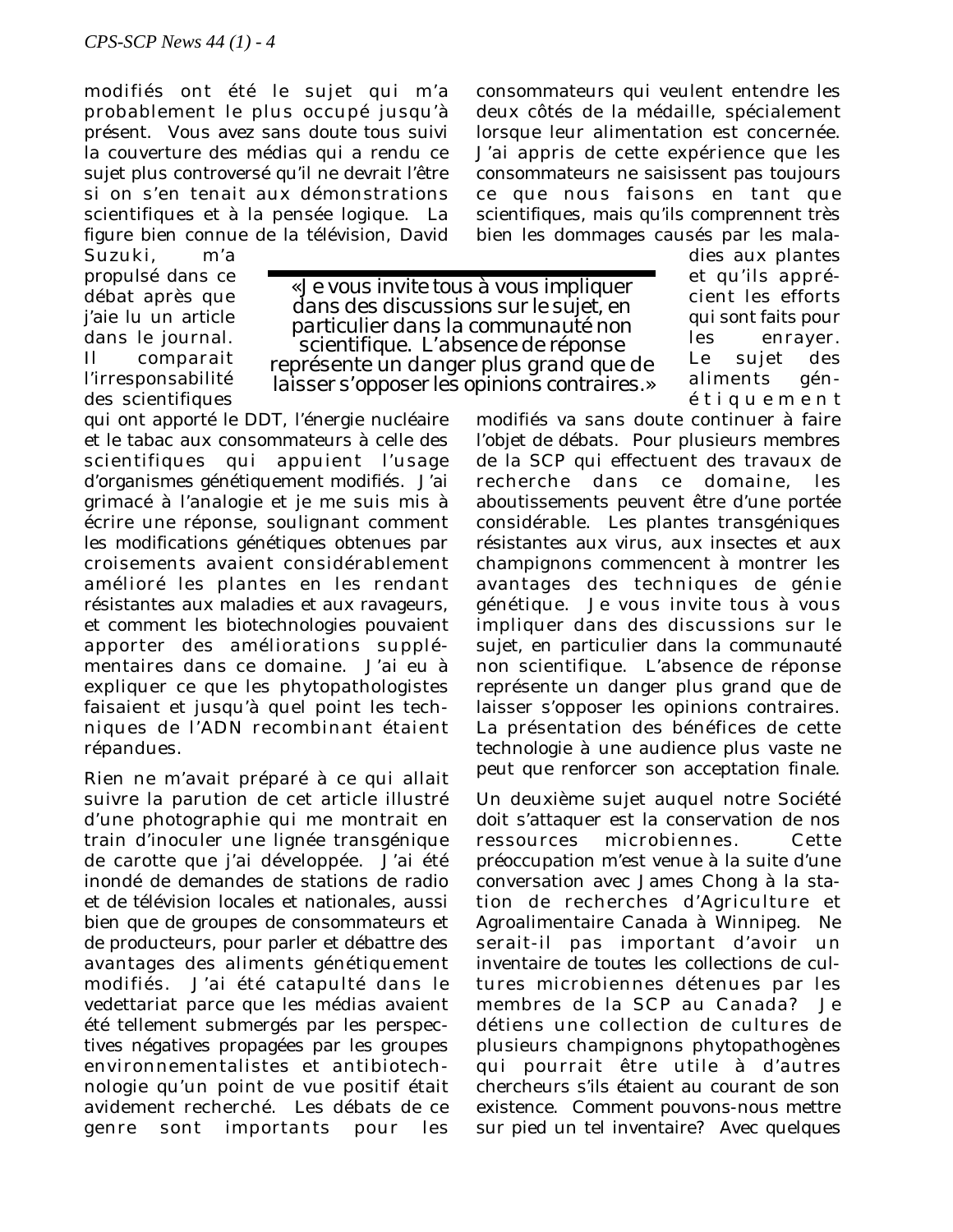bénévoles, et une enquête et une cueillette d'informations, nous pourrions bâtir une base de données sur les organismes détenus par les membres de la SCP pour utilisation comme agents de lutte biologique, comme agents pathogènes ou pour d'autres usages bénéfiques. Je crois que sa valeur serait considérable pour les phytopathologistes du monde entier.

Je suis satisfait de la constance avec laquelle nos comités de bénévoles s'acquittent de leurs mandats dans une vaste gamme de domaines d'importance pour notre Société. Par contre, je me demande si nous pourrons continuer à fournir des services de qualité à nos membres en se fiant à une structure strictement bénévole ou si la SCP devrait maintenant envisager l'embauche de salariés pour l'aider dans ses tâches quotidiennes. La plupart des grandes sociétés auxquelles nous appartenons ont du personnel permanent. La prise en charge de la *Revue canadienne de phytopathologie* par les presses du CNRC a accéléré la publication des articles et je continue à recevoir des commentaires positifs sur cette décision de donner à contrat le travail d'édition. Ne pourrionsnous pas aussi nous assurer des services d'employés professionnels pour s'occuper des tâches de marketing, de promotion, du site Web, des services aux membres, et du secrétariat qui sont actuellement exécutées par des bénévoles? C'est une façon de voir que je préconise et qui aurait besoin d'être discutée par nos membres. Ces sujets n'excluent pas d'autres sujets globaux et de grande portée qui touchent notre profession et qui pourraient être abordés par nos membres.

Quelques informations pour faire le point sur plusieurs dossiers en cours. 1) Le Conseil examine la possibilité d'échanger des listes d'envoi avec l'APS afin de faire la promotion de notre Société et de ses publications auprès de plus de 5000 pathologistes. 2) Le Comité local d'organisation pour la réunion de 2001 ex-

amine la possibilité d'une réunion conjointe avec la Société d'Entomologie du Canada à l'automne 2001 à Niagara Falls en Ontario. 3) Des efforts se poursuivent pour accroître l'implication de l'industrie dans notre Société et pour augmenter les ventes de nos publications. 4) La promotion de notre profession et l'augmentation de notre visibilité via notre site Web et la coopération internationale sont des activités en marche.

J'attends avec impatience vos commentaires sur n'importe lequel de ces sujets ou sur d'autres que vous souhaitez aborder.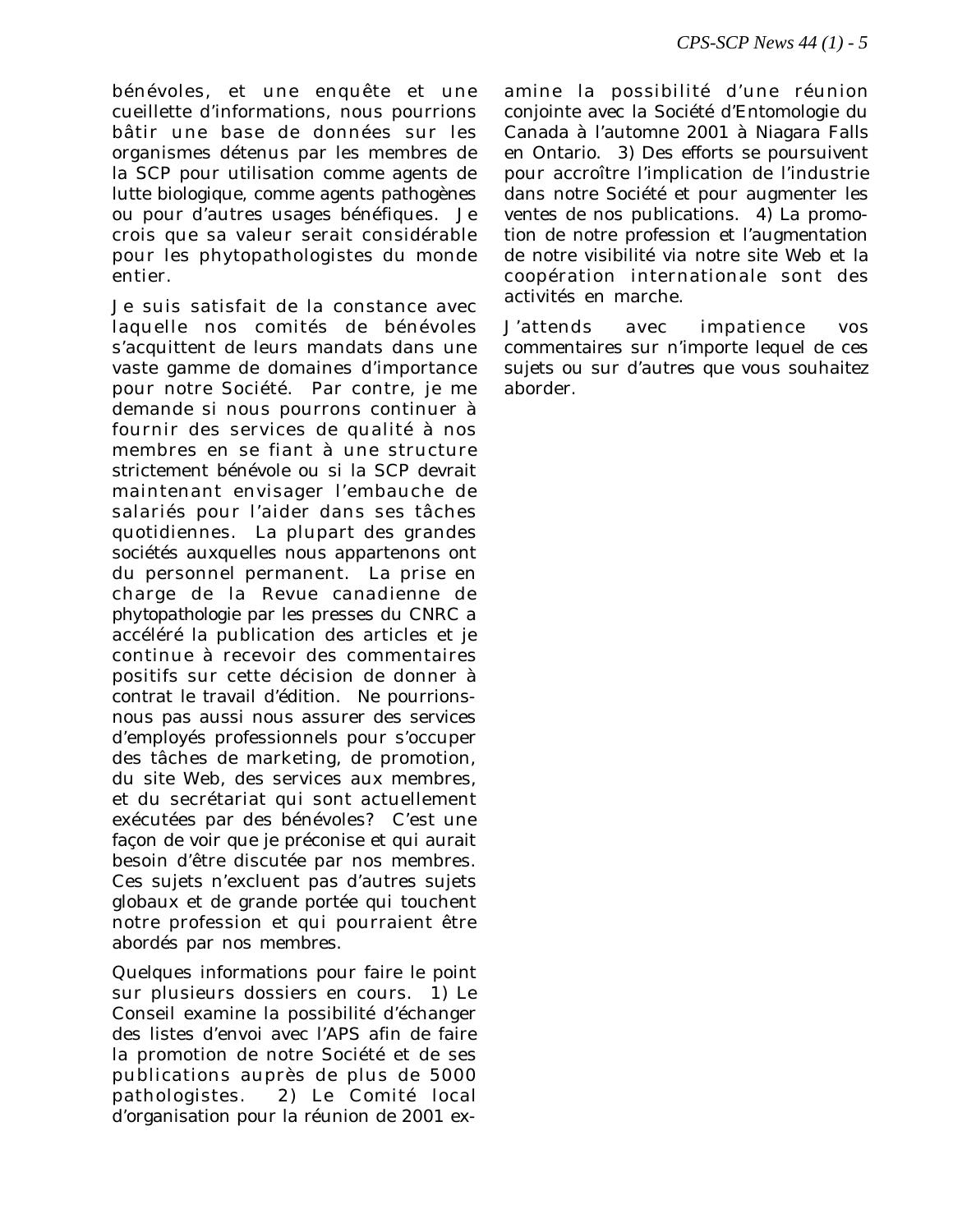# **CPS's View On Genetically Modified Foods**

#### *Zamir Punja*

The Royal Society of Canada has established an Expert Panel to report on the "Future of Food Biotechnology" and is soliciting input from groups and organizations in Canada. I have prepared the following draft for submission to them. *I am soliciting comments, suggestions, and criticisms on this draft* **before it is sent in on April 30, 2000.**

Please respond to punja@sfu.ca or phone 604-291-4471 or FAX 604-291-3496.

While the Science Policy Committee will be addressing this issue on behalf of all CPS members, you may prefer to voice your opinions personally and directly, to:

Expert Panel on the "Future of Food Biotechnology" c/o The Royal Society of Canada, 283 Sparks St., Ottawa, ON K1R 7S3

FAX: 613-991-6996

#### *DRAFT*

*The Canadian Phytopathological Society supports the use of recombinant DNA technologies that results in the development of transgenic crops with enhanced tolerance to diseases affecting crop plants. Members of our Society are continually faced with the challenge of developing environmentally sustainable, economical, and long-term methods for mangement of diseases on crops of importance to Canada and elsewhere in the world. We view the creation of transgenic plants as an additional tool that can further enhance this objective. Through the management of crop diseases, significant increases in yield have been realized, which translate to increased food production for consumers worldwide.*

*We are cautiously optimistic that the creation of transgenic plants with enhanced tolerance to fungi, bacteria, viruses, nematodes and* *other pathogens can provide significant benefits to crop producers and consumers. We base this optimism on the recognition that the development and adoption of this technology must be based on fundamentally sound scientific principles and appropriate peer review. We emphasize that prior to the widespread implementation of this technology, consideration be given to a reasonable evaluation of potential environmental impacts, and that consumers be made aware of the benefits of this technology. As an example, in addition to enhancing crop yields, it is highly probable that genetically engineered crops with disease tolerance will result in reduced applications of chemical pesticides.*

*We also believe that it is imperative that this technology be made available to crop producers and ultimately consumers at reasonable cost and that it become part of an integrated approach to disease management. We caution that while we continue to encourage the adoption of this technology, we must not compromise continuing efforts to search for, utilize, and protect existing plant genetic diversity and germplasm containing genes for resistance to diseases. The latter has, and will continue to be, a valuable source of genetic material for breeding programs in Canada and elsewhere.*

# **Committee Reports**

#### **Future Meetings Committee**

The committee consists of three members: L. Kawchuk, A. Kushalappa and R. Hunt. The committee is charged with having locations and persons in charge of organizing the next four annual meetings. The June 2000 (**Victoria**) meeting local arrangements chair is **Jack Sutherland**. The 2001(**London**) meeting local arrangements chair is **George Lazarovits**. The 2002 (**Lethbridge**) meeting local arrangements chair is **Larry Kawchuk**. The 2003 (**Ottawa**) meeting local arrangements chair is yet to be confirmed.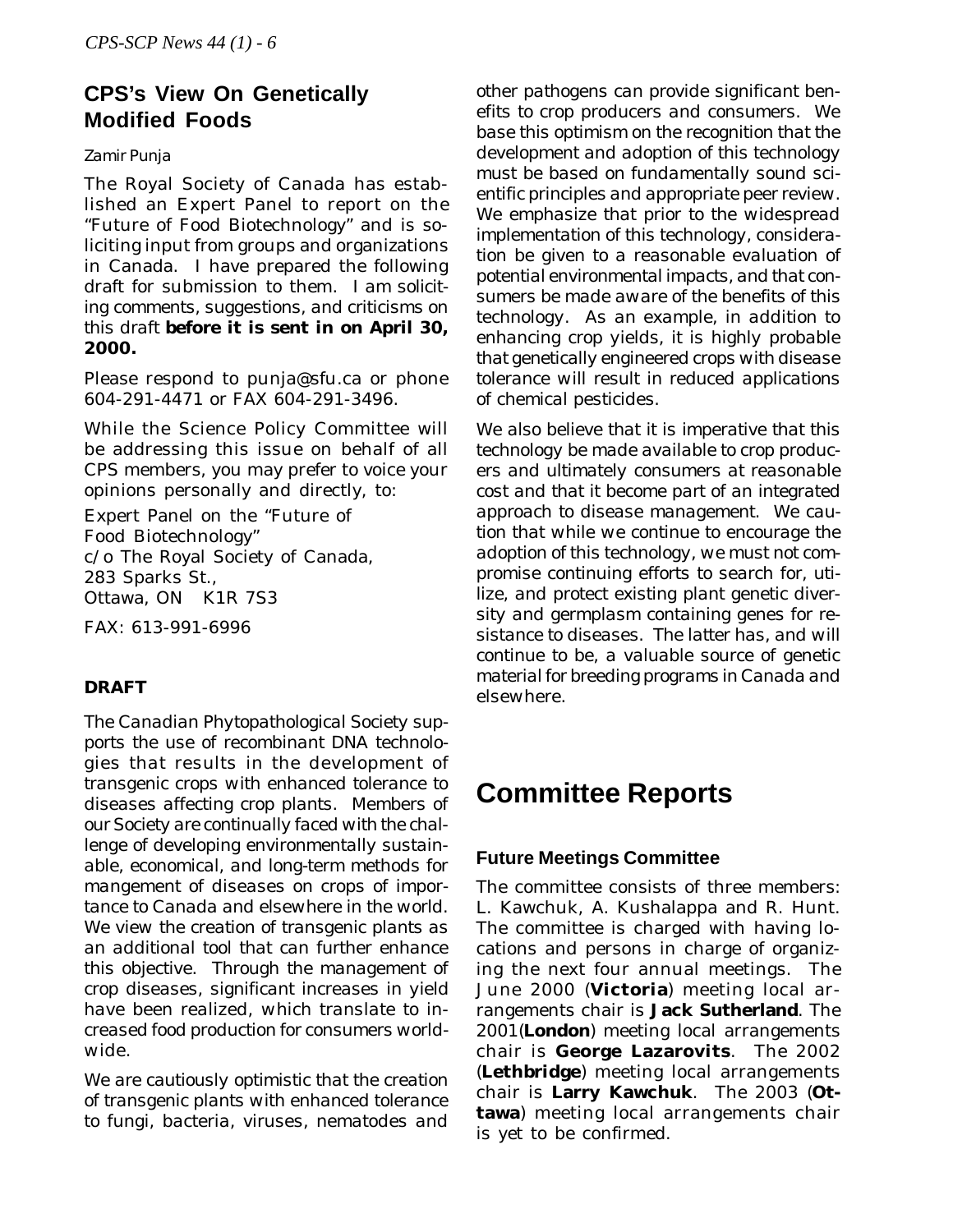### **Strategic Plan Steering Committee Report**

The CPS/SCP has embarked on the ambitious task of preparing a strategic plan to guide its future operations (see *CPS News* 43(3):42, September, 1999). A steering committee consisting of Ron Howard (Chair), Gary Turnbull, Bruce Gossen, Verna Higgins, André Lévesque, Jim Menzies, Roger Rimmer, Dave McNally, Maureen Bolen (facilitator) and Greg Boland (ex-officio) was formed to write a plan in time for presentation at the 2000 annual meeting in Victoria. Capably guided by Ms. Bolen, of Alberta Agriculture, Food and Rural Development, the committee has been working over the past nine months to gather background information needed to create the plan and to draft the key parts of it. The first step was to do an environmental scan, which consisted of contacting a representative number of members to assess their opinions on things such as expectations of the society, satisfaction with services offered, specific issues and concerns, and future directions that the organization should head. Vision, mission, goal and strategy statements were written based on this information and ideas contributed by committee members. These draft statements will be presented to the CPS Board for discussion and interim approval at their March 30 conference call. Following this, an action plan will be developed for each goal.

Society members will have a chance to view the front end of the strategic plan on the Society's website in early April, and the committee would welcome feedback on this material. A draft copy of the entire plan will be published in the June issue of *CPS News* and on the website so members will have a chance to read it over in advance of the annual general meeting. Assuming that it is accepted and approved by the membership, the plan will be implemented following the annual meeting and will serve to guide the Society's operations for the coming five-year period.

#### **Awards Committee Report**

A call for nominations for 2000 CPS Awards was published in the December issue of *CPS News*. In addition to usual awards (Honorary Member, Fellow, Award for Outstanding Research, Gordon J. Green Outstanding Young Scientist Award), a new Graduate Student Travel Award is now offered to provide financial reimbursement to selected graduate students to attend the Annual Meeting. The Dr. and Mrs. D.L. Bailey Award ceased to exist in 1999 according to CPS by-laws. The deadline for submitting nominations for the various awards this year was March 15. Applications are examined by all committee members and results will be transmitted to whom it may concern as soon as possible. The committee members will also assess student presentations at the 2000 Annual Meeting to select the best oral and the best poster presentations.

Current members of the committee are Luc Couture (chair), Ron Knox, Verna Higgins, Khalid Rashid, and Sue Boyetchko. Committee members for the coming year (2000- 2001) will be Ron Knox (chair), Verna Higgins, Khalid Rashid, Sue Boyetchko, and Brent McCallum.

Respectfully submitted, Luc Couture, Chair Awards Committee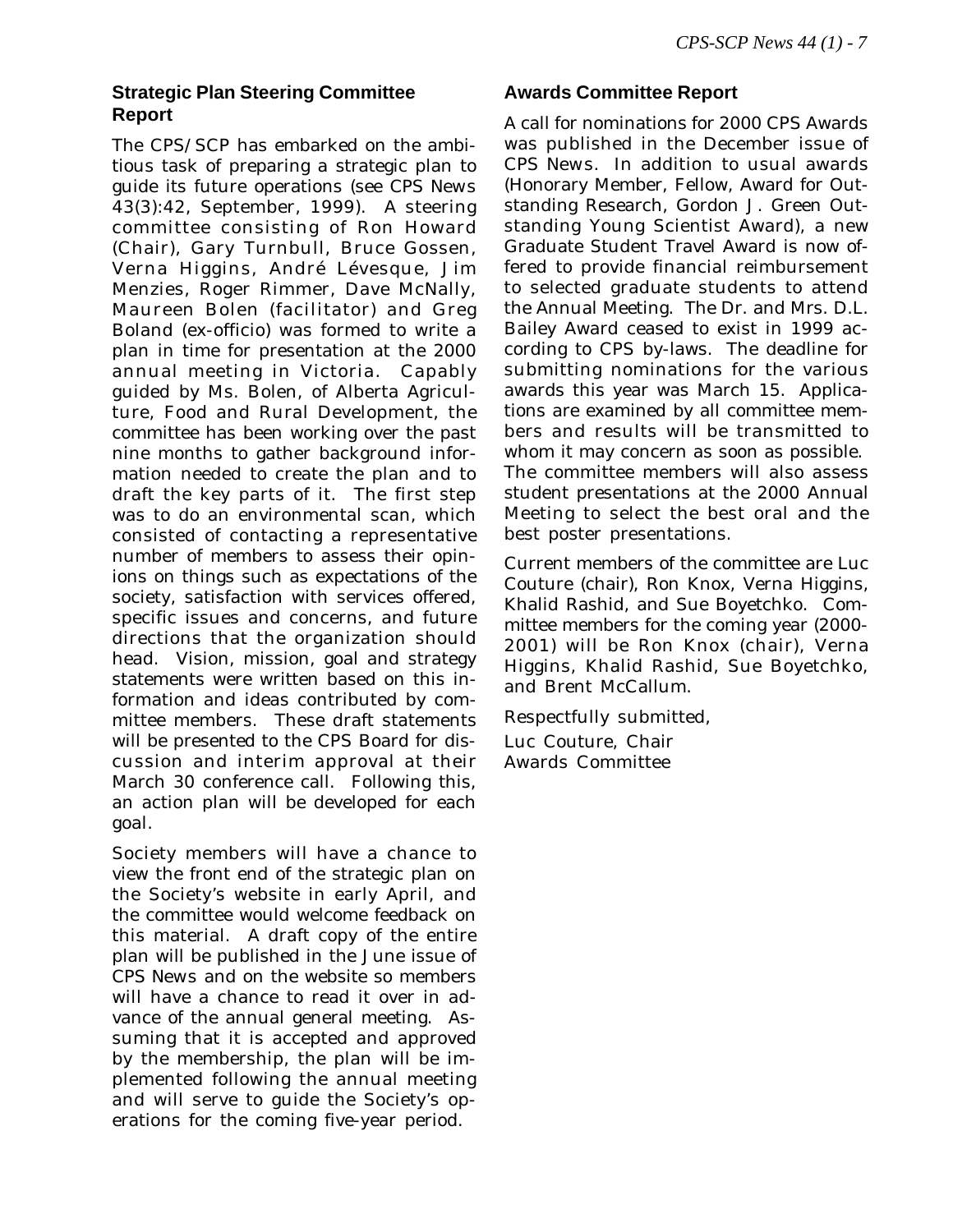#### **Historical Resources Committee**

The Historical Resources Committee, formed in 1999, has added two new members, Gayle Jesperson and Lloyd Seaman. The Committee recently deposited approximately three linear metres of historical materials with Archives Canada. We are now accepting new materials for deposit with Archives Canada. To this end, we are in the process of drafting guidelines, with the help of Archives Canada, for designating which materials are of historical value to our Society, and developing an orderly protocol for tracking and receiving these materials. We welcome new members, both active and emeritus CPS members, to join the Committee. Any materials or queries can be sent directly to:

Denis Gaudet, AAFC Research Centre, Box 3000 Lethbridge, AB T1J 4B1 Phone: 403-317-2278 FAX: 403-382-3156 E-mail: gaudetd@em.agr.ca

Respectfully submitted,

Denis Gaudet, Gayle Jesperson and Lloyd Seaman

#### **Information Products Marketing Committee**

The Information Products Marketing Committee met several times over the past year through conference calls, to further the committee's prime objective, which is to "successfully market and distribute Canadian Phytopathological Society publications and products worldwide, to raise the profile of CPS, and to showcase the literary and scientific talents of its members."

One of the major accomplishments was the development of a policy for Intellectual Property for the CPS. This issue has come up several times, usually as a request from someone who would like to reproduce slides or pictures that appear in our publications. A draft policy has been submitted to the CPS Board for its consideration.

Sales of *Diseases of Field Crops in Canada* continue at a brisk pace. Sales of *Diseases and Pests of Vegetable Crops in Canada* are steady but at lower volumes. The committee is devoting considerable attention to increasing the sales of this publication. In addition to the individual efforts of CPS members, there will be a marketing effort directed at libraries in Canada.

Ideas, comments and feedback on these activities or other information products are welcome. The committee is looking for more representation from Quebec and the Atlantic Provinces. Volunteers will be warmly welcomed.

Committee members are: Mary Ruth McDonald (chair), Gayle Jesperson, Karen Bailey, Bruce Gossen, Robin Morrall, Marilyn Dykstra, Wendy McFadden-Smith and Patrice Audy.

#### **Help Wanted!**

The Marketing Committees of the ESC and CPS request the assistance of all members in an effort to distribute and sell remaining copies of the book *Diseases and Pests of Vegetable Crops in Canada*. Currently there are about 1800 softcover copies available (total of English and French). While we would like to earn money from the sale of the book, our main priority is recoup our initial investment, and to get as many books into circulation (and out of storage) as possible. To this end we propose several possible strategies.

Members of the ESC and CPS Executive and their Regional Directors may request copies of *DPVCC* to sell on a consignment basis. Please make arrangements with Alexandra Devine at ESC (see below). Take brochures or a copy of the book with you to Producer Group Meetings. Members who work closely with Grower Associations are encouraged to promote the book to association members. ESC Members are encouraged to approach local businesses (Garden Centres, greenhouses, bookstores) and provide them with information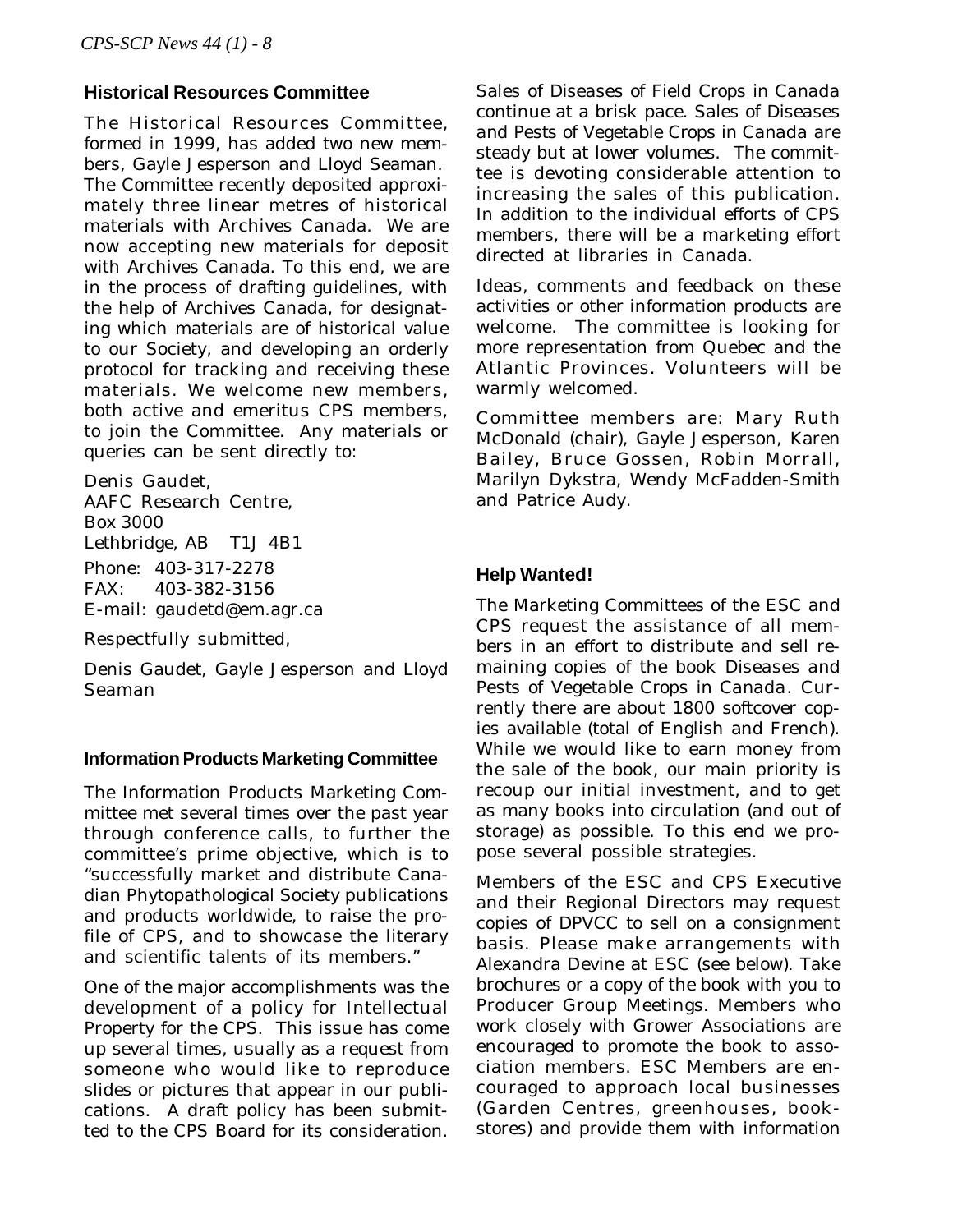on *DPVCC*. Interested businesses would then contact Alexandra to order copies or make arrangements for selling the book.

We encourage Society members to give copies of *DPVCC* as 'thank-you' gifts to colleagues in other countries. Planning a trip or going to a meeting in the U.S. or Mexico? Take along a few copies for your hosts.

Finally, we encourage the Awards Committees for both the ESC, CPS and all Regional Societies to consider giving copies of *DPVCC* as Student Prize Awards.

To order books, or for consignment arrangements contact:

Alexandra Devine Entomological Society of Canada 393 Winston Ave. Ottawa, ON K2A 1Y8 Tel: (613) 725-2619 Fax: (613) 725-9349

Lorraine Braun, Chair ESC Marketing Committee

Mary Ruth McDonald, Chair CPS Marketing Committee

#### **International Cooperation Committee**

It was not possible to meet as a full Committee during 1999-2000. However, I am able to report on several interesting and promising developments in the area of international cooperation.

Excellent contacts have been established with some plant pathologists in Poland and Czech Republic and are being explored further for developing cooperation with in these countries. Recently, a Partnerships for Tomorrow Program (PTP) for Canada and 28 countries in Central and Eastern Europe has been announced. This program will be administered by the Association of Canadian Community Colleges (ACCC), is sponsored by the Canadian International Development Agency (CIDA), and could help in developing linkages in those countries. For further information, please visit the ACCC website:

http://www.accc.ca *or* ptp.accc.ca.

I am following up on the matters raised in a letter from President Punja regarding donation of *CJPP* to libraries in developing countries, and promotion of membership in the CPS and sales of our two books abroad. Publicity materials for books are being sent to plant pathologists in some countries in Europe. A CPS member requested mailing of information to three plant pathologists in the Latin America. He also requested sending information on how to become a free member of the CPS. An announcement inviting liaison between members of the Plant Pathology Society of India with those of the CPS was published in the journal *Indian Phytopathology* 52(3), 329, 1999 through the courtesy of Professor A. Varma, Vice-President, International Society of Plant Pathology (ISPP). Since then, I have received communications from three plant pathologists from India expressing interest in liaison with plant pathologists in Canada. These expressions of interest are being passed on to appropriate plant pathologists in Canada.

The CPS is currently developing a strategic plan and this Committee recommended to Dr. Ron Howard, Chair of the Strategic Planning Committee "that international cooperation is important enough, especially in this era of globalization, to be included in some way in the CPS Strategic Plan."

J.P. Tewari, Chair International Cooperation Committee

| Phone: 780-492-4554              |
|----------------------------------|
| FAX: 780-492-4265                |
| E-mail: jtewari@afns.ualberta.ca |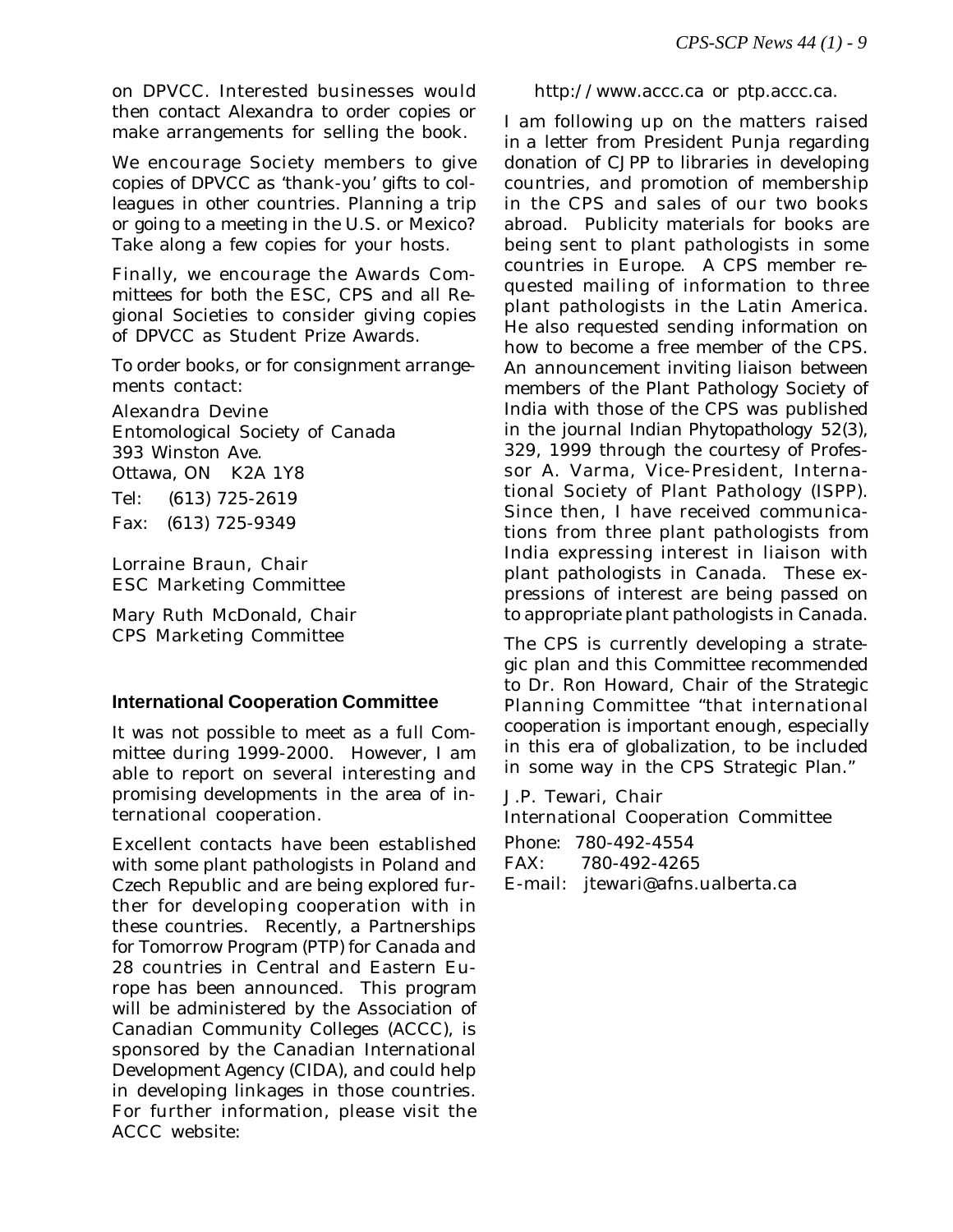#### **Education and Public Awareness Committee**

No formal meeting of this committee took place, although members continued to promote plant pathology in the schools and in working on Education committees for other organisations.

As chair, I contacted Gary Bergstrom, who heads up the education committee for APS. We are of the opinion that many activities could be done jointly. They have decided to make a Teachers' Resources page linked to the APS web site; access would be free of charge. This is one area in which CPS could contribute. The school science fair projects written by CPS members last year could be linked to the APS site. The APS board meets April 29 in Minneapolis this year and we have been invited to participate and determine how the two committees might work together.

Many pathologists are engaged in presentations to schools and this committee should be a vehicle to bring some formal structure to such activities. However, the time commitment to coordinate all the possible areas for promotion of plant pathology requires regular input into contacting individuals, writing articles and creating resource materials etc. I strongly urge CPS to provide funding to pay for part-time services so that the activities of the committee proceed on a regular basis.

Current members of this committee include Julie Gold, Steve Haber, Randy Kutcher, Kelly Turkington and Bernard Vigier.

Respectfully submitted, Jeannie Gilbert

#### **Nominating Committee**

Proposed Slate for 2000-2001

#### **CPS/SCP BOARD**

| President:                     | <b>S.R. Rimmer</b>   |
|--------------------------------|----------------------|
| <b>President-Elect:</b>        | G.J. Boland          |
| Vice-President:                | <b>Karen Bailey</b>  |
| Past-President:                | Z. K. Punja          |
| Secretary:                     | L. Buchwaldt         |
| <b>Senior Director:</b>        | A.V. Sturz           |
| Junior Director:               | <b>Simon Shamoun</b> |
| Treasurer:                     | <b>P.L. Sholberg</b> |
| Membership Secretary: V. Bisht |                      |

#### STANDING COMMITTEES

Nominating Committee (5 members)

**Z.K. Punja** (Chair), G. Lazarovits, M.R. Fernandez, J.G. Menzies, **Patrice Audy\*\*\*** Journal Editorial Committee (10 members)

**R.P. Singh** (Chair), S.H. DeBoer, R.S. Utkhede, R.A.A. Morrall, R.S. Hunt, S.R. Rimmer, K.F. Dobinson, D. Gaudet, M.P. Corlett, L.M. Kawchuk, **Andre Levesque, Bruce Gossen, Prem Kharbanda**

Awards Committee (5 members)

R.E. Knox (Chair), V.J. Higgins, K.Y. Rashid, S.M. Boyetchko, **Brent McCallum\*\*\***

Membership Committee (11 members)

V. Bisht (Chair), P.L. Sholberg, Regional Representatives

Future Meetings Committee (3 members) S.H. DeBoer (Chair), A.C. Kushalappa,

**Mike Celetti**\*\*\*

Resolutions Committee (3 members)

T.K. Turkington (Chair), P.G. Pearse, **Jeannie Gilbert** \*\*\*

Financial Advisory Committee (10 members)

**Z.K. Punja** (Chair), S.R. Rimmer, G.J. Boland, **Vice-President**, P.L. Sholberg, R.P. Singh, K.L. Bailey, M.D. Dykstra, L.M. Kawchuk, **Dilantha Fernando**

Science Policy Committee (5 members)

**G.J. Boland** (Chair), R.J. Copeman, R.A. Martin, P.A. Burnett, **Carole Beaulieu\*\*\***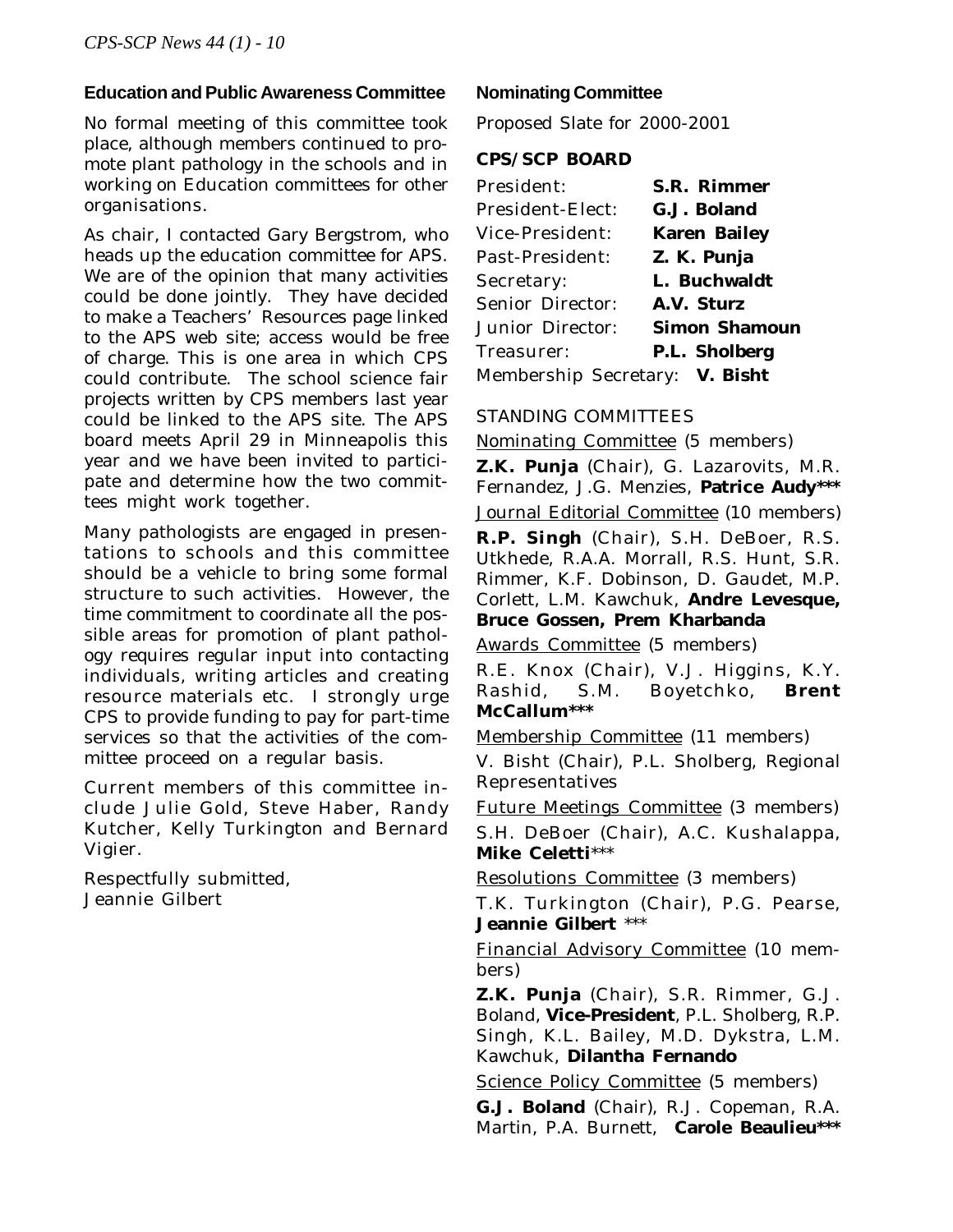**The names of proposed new members of the Board and Standing Committees are highlighted in bold.** Those confirmed as accepted are asterisked.

The remaining members are continuing or completing their terms as specified by the society's by-laws. Additional nominations can be made by society members for Vice-President, Treasurer, Membership Secretary and Junior Director, as well as for vacant positions on the Nominating, Awards, Future Meetings, Resolutions, and Science Policy Committees. *Nominations shall be signed by five members of the Society and by the nominee, and must be received by the CPS/SCP Secretary before May 9, 2000, which is six weeks before the Annual General Meeting.*

Respectfully submitted,

G. Lazarovits (Chair), R.J. Howard, S.R. Rimmer, M.R. Fernandez, J.G. Menzies



## **CPS Regional Meetings**

#### **Eastern Ontario**

On February 7, 1999, a workshop entitled "Eastern Cereal Pathology in the 21st Century" was held in Ottawa, at the Elgin Hotel. This was a joint presentation of the Eastern Expert Committee Cereals and Oilseeds (EECCO) and CPS. It served also to highlight the career of two eminent plant pathologists, **Winston Johnston** and **Lloyd Seaman** who retired after their years of service for Agriculture and Agri-Food Canada, Research Branch at Charlottetown and Ottawa Research Centres, respectively.

Introductory remarks were made to honour the retiring members by **Andrew Frowd**, past Eastern Ontario regional representative, **George Lazarovits**, past CPS president and Malcolm Morrison, EECCO chairman. It was followed by a series of five interesting presentations, starting with Art McElroy, oat plant breeder (AAFC/ ECORC) discussing "A strategy for incorporating crown rust resistance in oat cultivars. He was followed by **Tim Paulitz**, plant pathology professor at McGill University (Macdonald Campus) who discussed the issue of "Fusarium head blight of wheat: new insights on a re-emerging disease". A presentation on biotechnology applications in cereal breeding for disease resistance was made by Linda Harris (AAFC/ECORC). **Richard Martin**, plant pathologist (AAFC/Charlottetown) presented the issue of "Cereal Pathology Research in Canada - the Atlantic link. Finally, **André Comeau**, plant pathologist (AAFC/ Ste-Foy) presented "The future of cereal pathology in the next century: the public research and private research dilemma." A short discussion ensued, followed by an evening reception.

#### Bernie Vigier

Eastern Ontario Regional Representative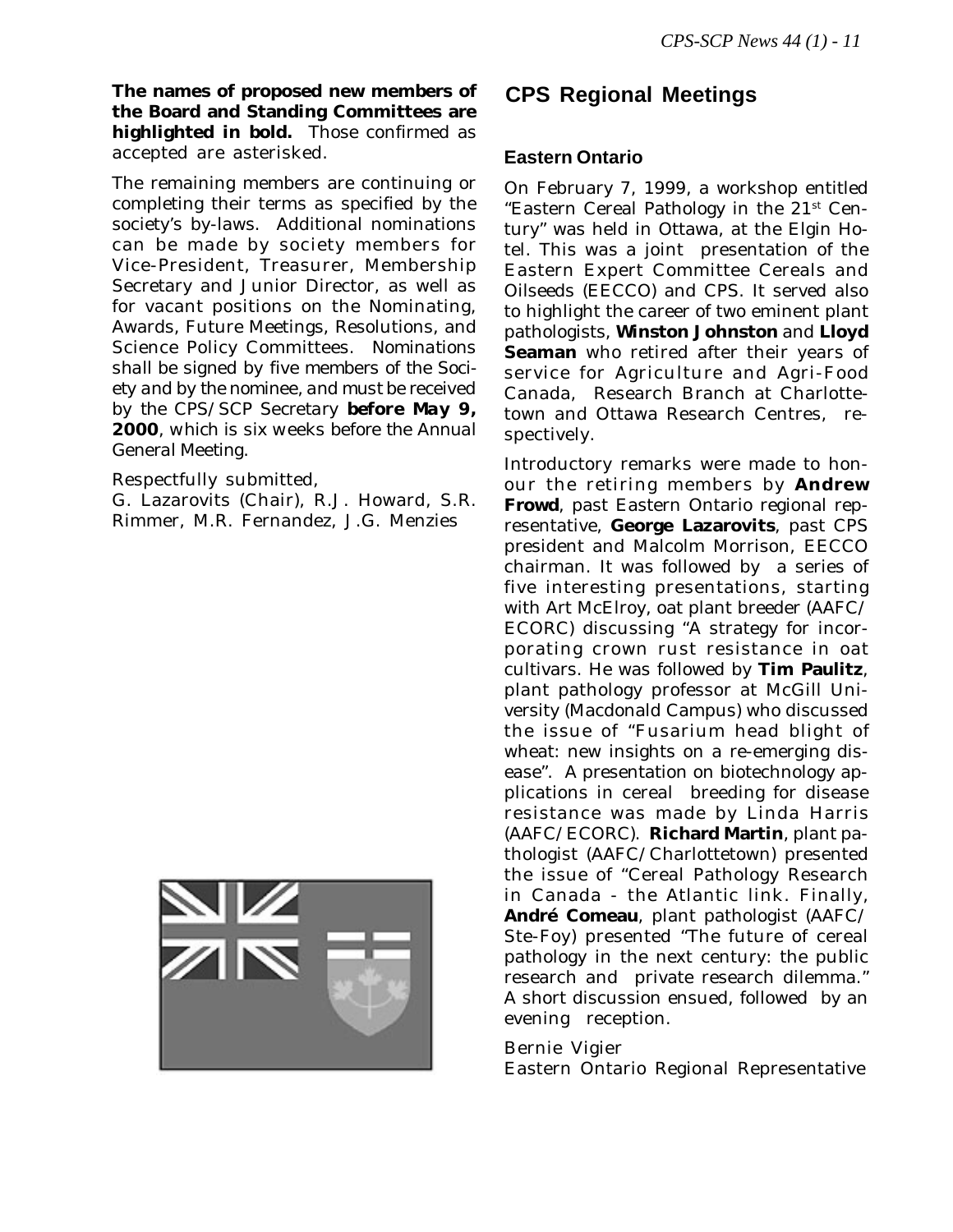#### **Plant Pathology Society of Alberta**

The twentieth annual meeting of the Plant Pathology Society of Alberta was held in Jasper, Alberta, November 8-10, 1999. There were over 50 registrants who presented 15 oral presentations and 12 posters. The best student paper was awarded to **Patricia Crane** from the University of Alberta for her excellent presentation. The best technician paper competition ended in a tie, so the prizes were awarded to two technicians, **George Turnbull** from Alberta Research Council, Vegreville and **Byron Puchalsk**i from Agriculture and Agri-Food Canada, Lethbridge. Thanks go to the judges **Bruce Gossen**, **Denis Gaudet** and **Ken Mallett**.

The meeting started with the traditional wine and cheese reception on Monday evening in a very comfortable setting near the foyer of the beautiful Sawridge Jasper Hotel. On Tuesday morning, eight interesting papers were presented, followed by lunch and a poster session time allotment after lunch. There was time before the business meeting to walk around town and enjoy the mountain views and the unusually warm weather for this time of year.

The abundance and variety of food at the banquet buffet set in the beautiful dining room with a glowing fireplace was enjoyed by all members and a few lucky spouses. The keynote guest speaker was the well known Jasper resident biologist Ben Gadd.

Ben gave an excellent and much enjoyed slide presentation of the flora and fauna of the Rockies as well as some of his hiking, climbing and caving trips. His talk was very informative, entertaining and humorous. After his first presentation, he had his famous guidebook for sale for anyone who was interested. There were rave reviews about his presentation and his book as several people lined up to purchase a copy after his slide show.

Wednesday morning was filled with more interesting papers from the members. The meeting wrapped up at lunch on Wednesday afternoon. A few of us who took advantage of the Remembrance Day holiday stayed an extra day and enjoyed a guided hike in the woods with Ben Gadd.

A special thanks to the members of the local arrangements committee for a highly successful and memorable meeting:

Elaine Stenbraaten, John Huffman, Hector Goudreau, Tom Staples, Dale Seward, Ralph Lange, Paul Laflamme, Mike Hall, Wanda Gruenheidt, Lorraine Harrison. Thanks also to the many sponsors for their support.

The next meeting of the Plant Pathology Society of Alberta will be held in Edmonton, AB in November 2000. For more information, contact Ken Mallett and Piara Bains.

Respectfully submitted, Lorraine Harrison 1999 President, PPSA



#### **Saskatchewan**

The annual meeting of the Saskatchewan regional group of the Canadian Phytopathological Society (CPS) was held jointly with the Plant Disease Sub-council of the Saskatchewan Advisory Council on Crop Protection (SACCP) on November 15<sup>th</sup> 1999 at the Agriculture and Agri-Food Canada Research Centre in Saskatoon. About 70 scientists, graduate students, technicians, extension personnel, and industry representatives were present. The number of people in attendance was certainly a record for the Saskatchewan regional group of CPS.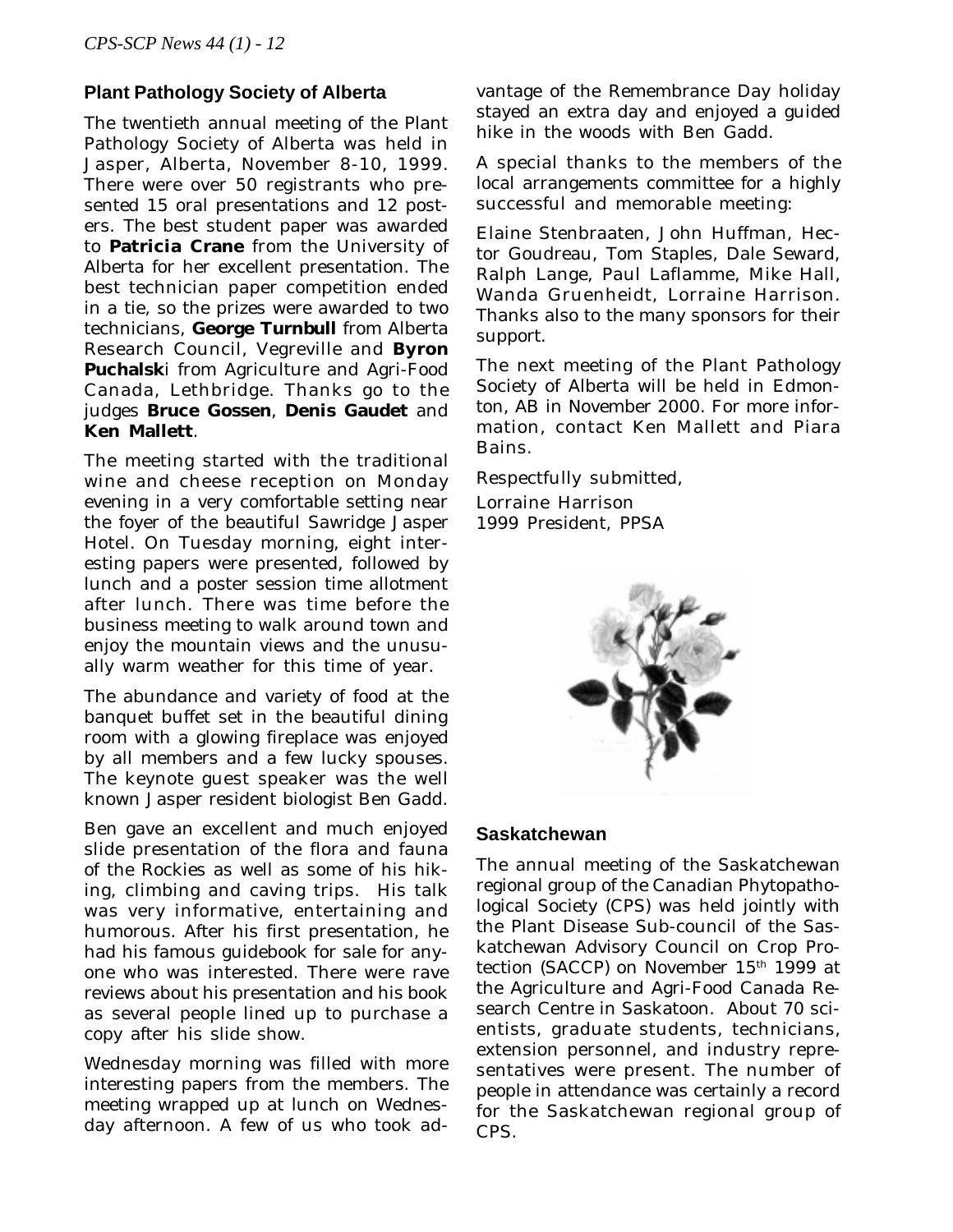The morning session consisted of eight formal scientific presentations on a variety of subjects. Abstracts of four of the papers have been submitted to the *Canadian Journal of Plant Pathology*. The afternoon session began with disease survey reports involving field and other crops grown in Saskatchewan. Following this there was a roundtable review of research highlights. Attendees were given 1-2 minutes per person to describe briefly their current and/ or potential research projects, novel techniques they were using, and plant disease problems they had been aware of. This was followed by lively discussions concerning prairie crop disease situations from various perspectives. In addition, CPS and SACCP had their respective business sessions. Issues discussed at the CPS business session included CPS membership and the 2000 national CPS meeting to be held in Victoria.

The 1999 Winner of T.C. Vanterpool Prize in Plant Pathology and Mycology (a university of Saskatchewan prize) was announced by **Robin Morrall**. She is **Cheryl Armstrong**, a graduate student with the Department of Biology, working on ascochyta blight of chickpea.

In the evening, about 35 CPS/SACCP members and guests attended a supper social at the University Faculty Club.

#### Jean Liu

Saskatchewan Regional Representative



# **ProMED-mail and Canadian Plant Pathologists**

ProMED-mail, the global Program for Monitoring Emerging Diseases, is sponsored by the International Society for Infectious Diseases. The ProMED-mail electronic outbreak reporting system was inaugurated on the Internet in August 1994 to monitor emerging infectious diseases globally. It is the only outbreak rapid reporting system open to all sources and free of political constraints. All reports are screened by expert Moderators before posting. A central goal of ProMED is to establish a direct partnership among scientists and doctors in all parts of the world, by making it possible for all to share information and discuss emerging concerns about diseases of humans, animals and plants on a timely basis. ProMED-mail welcomes the participation of all interested colleagues, students and interested people outside the health and biomedical professions. There is no charge for subscribing. ProMED-mail now reaches more than 18,000 direct subscribers in over 150 countries.

As a subscriber to ProMED-Plant you as a Canadian plant pathologist will be apprised via e-mail of emerging diseases of plants worldwide. ProMED-Plant endeavors to post disease information within 24 to 48 hours of receipt of news wire stories, press releases, or reports from plant protection services, government agencies and other sources.

The timeliness of ProMED-Plant reporting was demonstrated by the report on October 20, 1999 of an outbreak of plum pox disease of peach in a Pennsylvania orchard. The report was edited, a comment was prepared by me as the Moderator for ProMED-Plant, and the report was posted to ProMED-Plant in the evening of October 24, 1999 (I was out of town until that evening). Plum pox is a quarantineable disease and is widely distributed in Europe. It was reported to occur in Chile in 1992 and, despite precautions, it reached North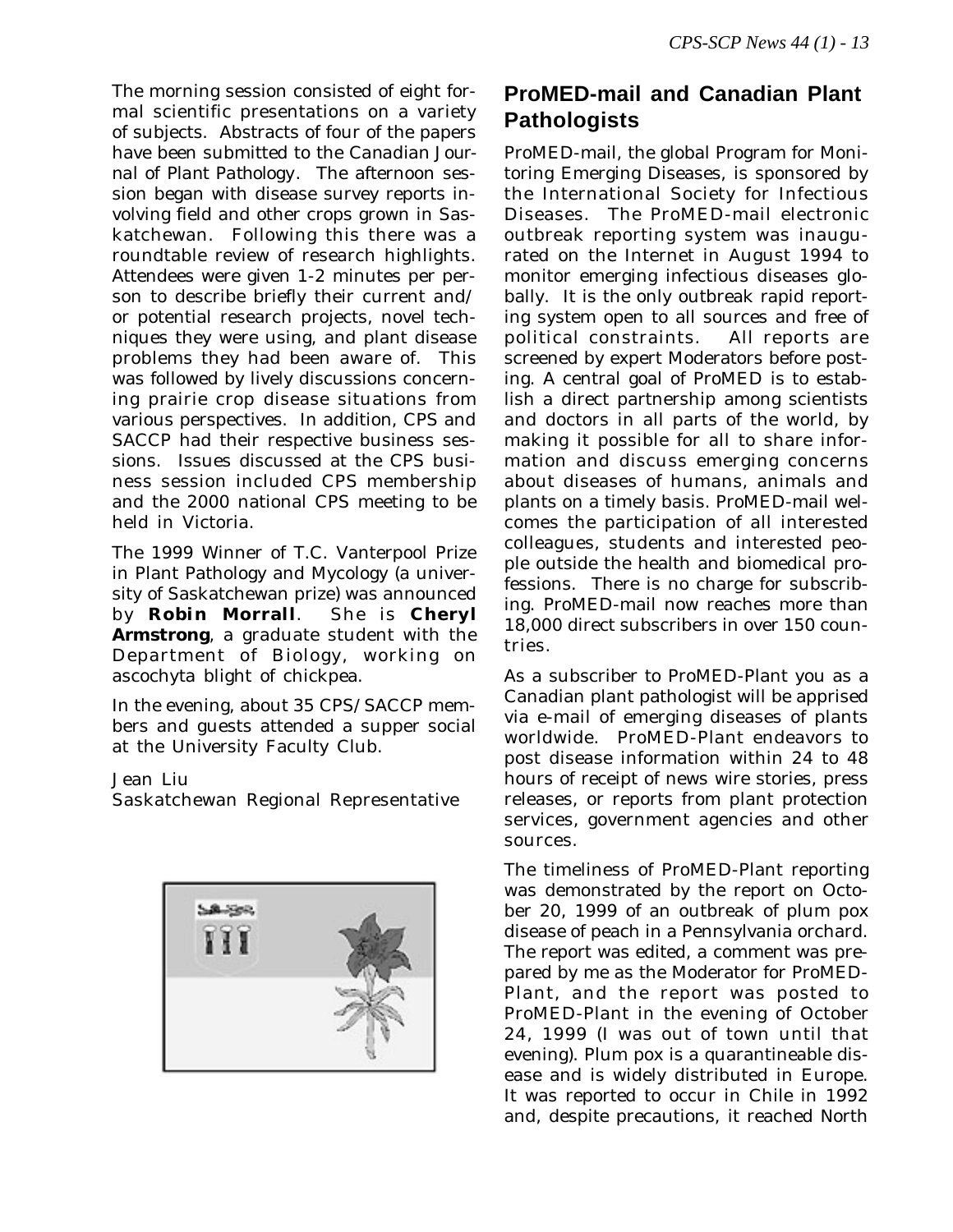America seven years later. Unless you were a subscriber to ProMED-Plant, you probably did not read or hear about the outbreak until you read the excellent report of the disease in the December 1999 issue of the *CPS News*.

I urge all Canadian plant pathologists who wish to be at the leading edge of plant disease reporting to subscribe to ProMED-Plant. All you have to do is get to the ProMED website:

http://www.promedmail.org:8080/ promed/promed.folder.home

and follow the instructions on subscribing.

In addition to subscribing to ProMED-Plant, I also want to urge you to submit reports of disease outbreaks, severity of disease and other relevant information about plant disease emergence. To do so, send the text of your report to occurrence to:

promed@promedmail.org

I look forward to your participation in ProMED-Plant. If you have any questions, please contact me.

Dick Hamilton Moderator, ProMED-Plant E-mail: rihamilto@home.com

# **Coming Events**

The **3rd International Symposium on Rhizoctonia**, ISR 2000 is scheduled to be held at the National Chung Hsing University, Taichung, Taiwan between August 17- 22, 2000. The ISR is a formal activity of the International Society of Plant Pathology Rhizoctonia Committee. For more information visit the web site

http://www.nchu.edu.tw/~isr2000/

The **deadline** for submission of abstracts is **30 April, 2000**.

The **11th International Sclerotinia Workshop** will take place from 8-12 July, 2001, in York, UK. It is being held under the auspices of the British Society for Plant Pathology and is the first occasion on which it has been held outside North America. Updates of progress with the program and registration information will be posted in due course on the BSPP web site at:

http://www.bspp.org.uk

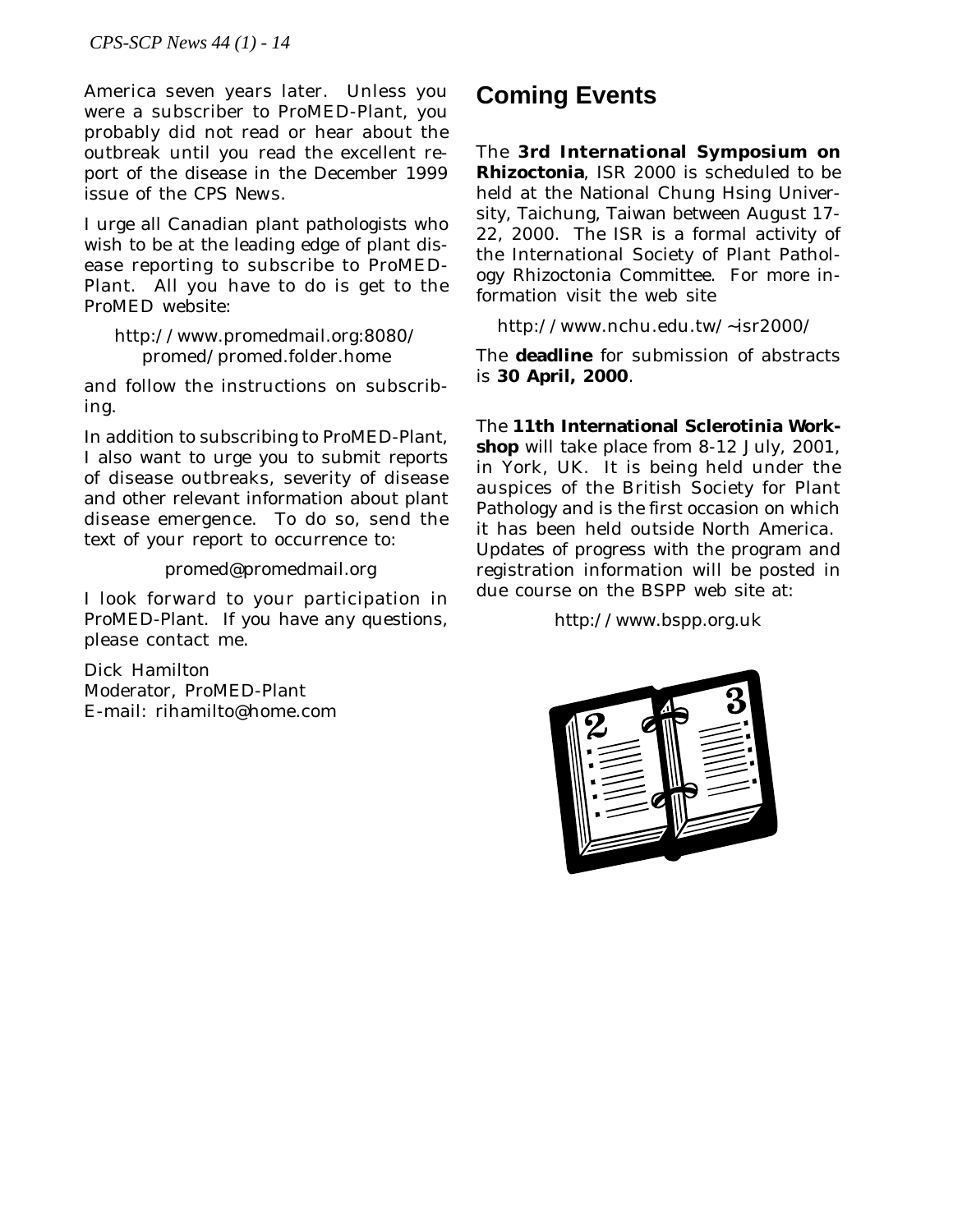## Pest Risk Assessment Opportunities for Plant Pathologists

#### *Matthew H. Royer,* USDA

#### **Background**

Representatives from academia, government, industry, and non-governmental organizations recently reported that the increase in travel and trade have dramatically increased the risk of invasive plant pest introductions into the United States. Their findings, appearing in a report prepared by the National Plant Board (NPB, 1999), identifies the United States Department of Agriculture, Animal and Plant Health Inspection Service, Plant Protection and Quarantine (APHIS-PPQ) as the principal Agency responsible for safeguarding plant resources against invasive plant pest introductions into the US. Among over 300 specific recommendations in the report, they identified an overarching need: APHIS-PPQ policies and procedures must be transformed to meet the demands of a world economy shaped by technological change, international economic integration, strategic alliances and partnerships, and domestic market maturation. One critical area of transformation is risk assessment. The purpose of this article is to share an example of how APHIS-PPQ is meeting a few of the risk assessment challenges by creating opportunities for scientists who are not under contract or employment by APHIS-PPQ to conduct pest risk assessments.

APHIS-PPQ is responsible for promulgating regulations and conducting programs to protect the US from the entry and establishment of harmful plant pests, especially through agricultural trade, travel, and international movement of conveyances. The public is demanding fresh agricultural products year-round, and more diversity. Juxtaposed with industry's expectation of less-hindered trade in agricultural products is the public's demand for more information and involvement in establishing regulatory policy on the safe movement of these products in order to

protect domestic plants and the environment. These forces have resulted in a need for APHIS to manage and share information, conduct risk assessments and obtain comments on those risk assessments, evaluate options to mitigate risks and justify the best one, and communicate with the public and affected parties throughout resolution of any particular issue. The simple fact is that traditional methods of using rules-of-thumb, institutional memory and minimal documentation are increasingly challenged in today's world. This is especially true when the rationale for choosing a particular risk mitigation measure is not apparent or justified based on the risk assessment.

#### **Risk Assessment Backlog**

Historically, a backlog of commodity plant pest risk assessments developed several years after promulgation of the regulation addressing importation of fruit and vegetable commodities, *Code of Federal Regulations, Title 7, Part 319.56*. Fruits and vegetables were not allowed to enter the US unless specific pest risk mitigation measures, mentioned in the regulations, were used prior to or at the time of importation. Currently, there are 220 fruit and vegetable commodity plant pest risk assessments (Internet world wide web, 1999a) to be conducted (*i.e.* a backlog) before evaluating and choosing a risk mitigation option, and promulgating that decision in a regulation. APHIS-PPQ staff estimated that if they were to conduct all these risk assessments with current staffing levels using the most rigorous risk assessment format developed to date, then certain commodity-country combinations would be prohibited from entering the US for as long as 40 years. Other backlogs exist for risk assessments in support of amending regulations for propagative material, corn pests, citrus pests, and others in *the Code of Federal Regulations, Title 7* (i.e. *Parts 319, 318, 301, 320, 330, and 340*).

#### **International Standards**

The inability of APHIS-PPQ to remove its risk assessment backlog has been criti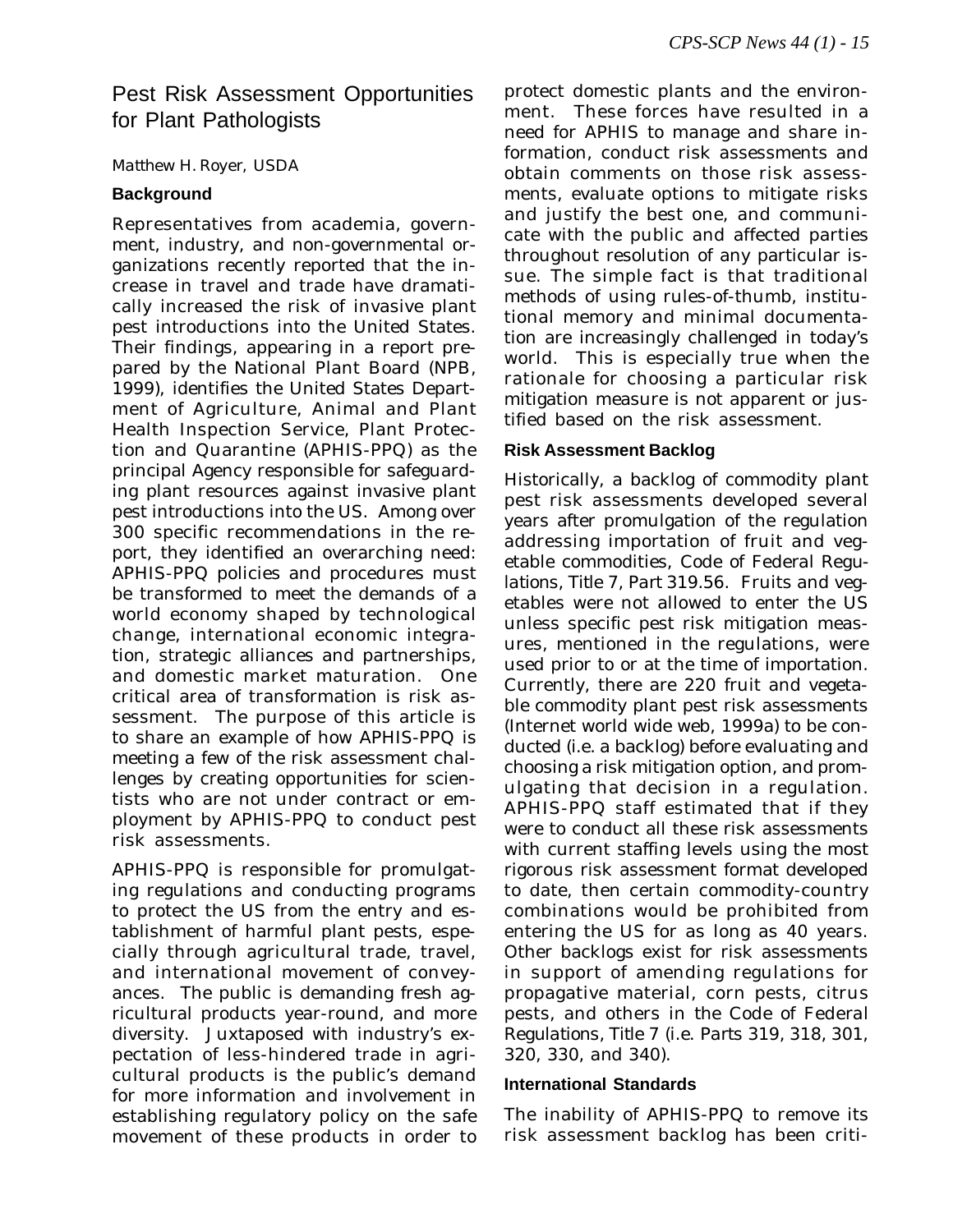cized as a trade barrier. Ironically, the establishment of rigorous standards to minimize unjustified phytosanitary trade barriers, which APHIS-PPQ helped to design, increased the documentation requirements and therefore the time to conduct a risk assessment (FAO, 1995). Because of the new standards, and the substantial increase in commodity risk assessments resulting from the desire for more trade, there appeared to be no hope to lessen the backlog.

After the adoption of the above international standard in 1995, the standard was translated into a checklist to help APHIS-PPQ implement it. It proved useful for formatting, documenting, and communicating scientific information, but it did not significantly lessen the backlog. The public was beginning to ask for risk assessments by name, and to explain the risk assessment process. It became apparent that in some cases, the public may wish to conduct the risk assessment and then provide the finished product to APHIS-PPQ to expedite its review of information.

#### **Risk Assessments Conducted by Non-Federal Parties**

In 1995, further guidance was added to the checklist, citing APHIS-PPQ experience in a *Guideline for Plant Pest Risk Analysis of Imported Commodities.* The new document contained sections such as responsibilities of APHIS and non-APHIS parties, a suggested peer review process, a pest risk assessment quality control standard, references frequently consulted, and how to document computerized bibliographic literature searches. The document currently is being provided to importers and parties who are interested in conducting their own risk assessments. Non-Federal parties may conduct risk assessments without new or unique regulations because of the rule of general applicability. This means APHIS-PPQ is not requiring the public to conduct or provide risk assessments; it is their choice to provide this information to APHIS-PPQ. This is not a privatized government function or service, although it

may appear to be partially privatized in the sense of providing opportunities for external parties to evaluate scientific information and to provide their analyses to APHIS-PPQ.

Currently, APHIS has approximately 60 risk assessments pending completion by non-APHIS parties. Although encouraging, there are challenges yet unresolved. APHIS-PPQ staff are uncertain whether all assessments will be of sufficient quality so that staff will not feel compelled to redo the assessment. APHIS-PPQ has not developed a system to track the external risk assessment process, nor has it estimated the cost/benefit. Approximately 25% of the risk assessment backlog are bilateral-negotiated or bilateral-related requests (official discussions with a foreign government on specific issues), and other requests from foreign governments. The remaining 75% are requests from importers in the United States. Once a commodity risk assessment is completed, the non-APHIS party who conducted the risk assessment has no guarantee that the commodity will be allowed entry to the US by APHIS; the decision on enterability and risk mitigation is the responsibility of APHIS.

#### **Assistance Provided by APHIS-PPQ**

APHIS-PPQ has continued to provide significant assistance to external parties conducting risk assessments, regardless of whether the assessment is conducted under contract or voluntarily. The cost-savings is uncertain at present:

most of the highly technical and obscure pest information for particular country– crop combinations is in the APHIS library. This information needs to be located, photocopied, and sent to external party by APHIS-PPQ;

contractors occasionally request copies of previous decision sheets and pest risk assessments, requiring APHIS-PPQ staff to photocopy and mail the information to the external party;

pest interception data from port-of-entry inspection of commodities and convey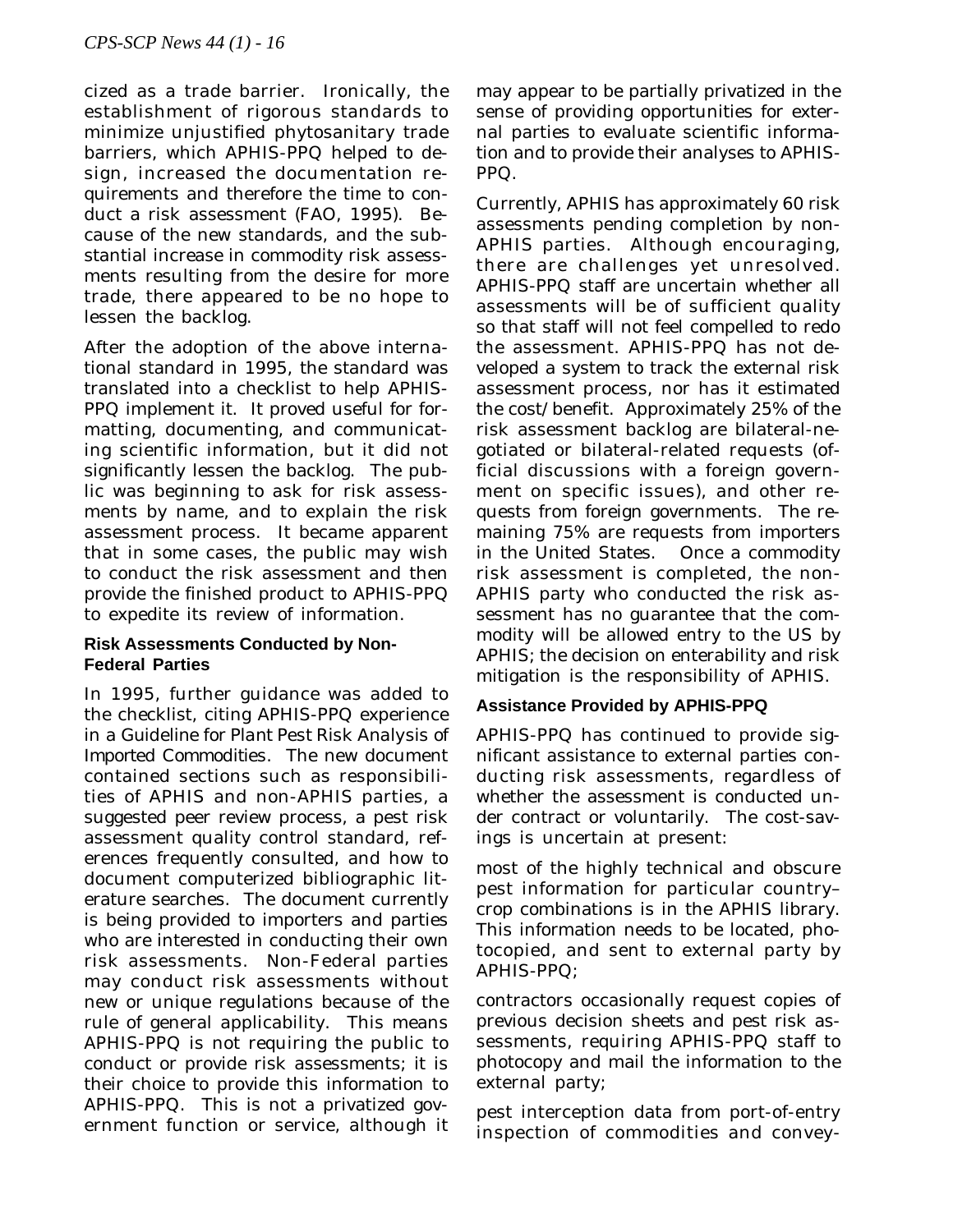ances are often necessary to conduct a pest risk assessment. APHIS-PPQ reviews these data for errors before sharing them with external parties; and

contracted pest risk assessments are reviewed by APHIS-PPQ, and they may be returned to the contractor if the assessment is incomplete or not up to standards.

#### **Opportunities for Plant Pathologists**

Plant pathologists employed by the government (Federal, State/Provincial, Tribal etc.), academia, and private companies have opportunities to become involved in risk assessment, and the following are but a few examples:

*The demand for risk assessments is growing, and is quickly exceeding governments' ability to conduct them in a timely manner*. Efforts such as those by USDA-APHIS-PPQ provide an opportunity for non-government plant pathologists to conduct pest risk assessments, to share scientific information with foreign colleagues, and to perhaps become aware of a broader view of protecting the plant environment while facilitating safe trade of plant commodities.

*Risk assessment is becoming recognized as a science, complete with analytical methodologies, to improve the interpretation and communication of the probability and impact of pest outbreaks*. Plant pathologists, especially in academia, should participate in testing and improving these methodologies so that accurate information and sound analytical procedures are brought to bear on pest problems.

*International standards establish the language, procedures, and documentation governments use to communicate about pest risk assessments*. Plant pathologists who evaluate scientific data to address these issues must speak this common international risk assessment language.

*Risk assessments are expected to lead to sound, risk-based mitigation*. Risk mitigation options include measures such as prohibition on importing particular plant commodities (or moving commodities between

states/provinces) because of the likelihood of importing associated plant pests, quarantine treatment, port-of-entry inspection, and foreign-country systems approach to mitigate pests. These measures require resources or otherwise impact the cost/ benefit of pursuing trade with a particular commodity. Therefore, it is particularly important to assure sound risk assessments are the basis for mitigation measures. Plant pathologists in industry can participate by helping to evaluate the efficacy and feasibility of implementing various risk mitigation options, based upon information in the risk assessment.

*Plant pathologists in government service increasingly are expected to understand, utilize, and explain to the public the risk assessments that support decisions made for the public good*. It behooves them to utilize the best available scientific information and procedures. This can only happen if colleagues in academia, industry, and government can exchange information in a non-adversarial environment, with a common language of risk assessment.

#### **Conclusion**

APHIS has been providing risk assessment training, both internally as well as to interested State departments of agriculture and foreign trade partners. An initiative with the University of Minnesota will begin early in year 2000, where students will be taught the procedures of APHIS-PPQ risk assessment, and they in turn will provide pest information. The objective for APHIS-PPQ is to not only share the knowledge and tools of risk assessment, but also to expand its network, collect pest information, and enhance its risk-based decision making capabilities. This is one of the biggest challenges to APHIS-PPQ - to provide incentive for non-APHIS parties to conduct risk assessments. With proper oversight and commitment, this effort may over time result in a transparent, scientific and satisfying means to help remove the APHIS-PPQ risk assessment backlog, provide the public and importers a means to participate early in the process of evalu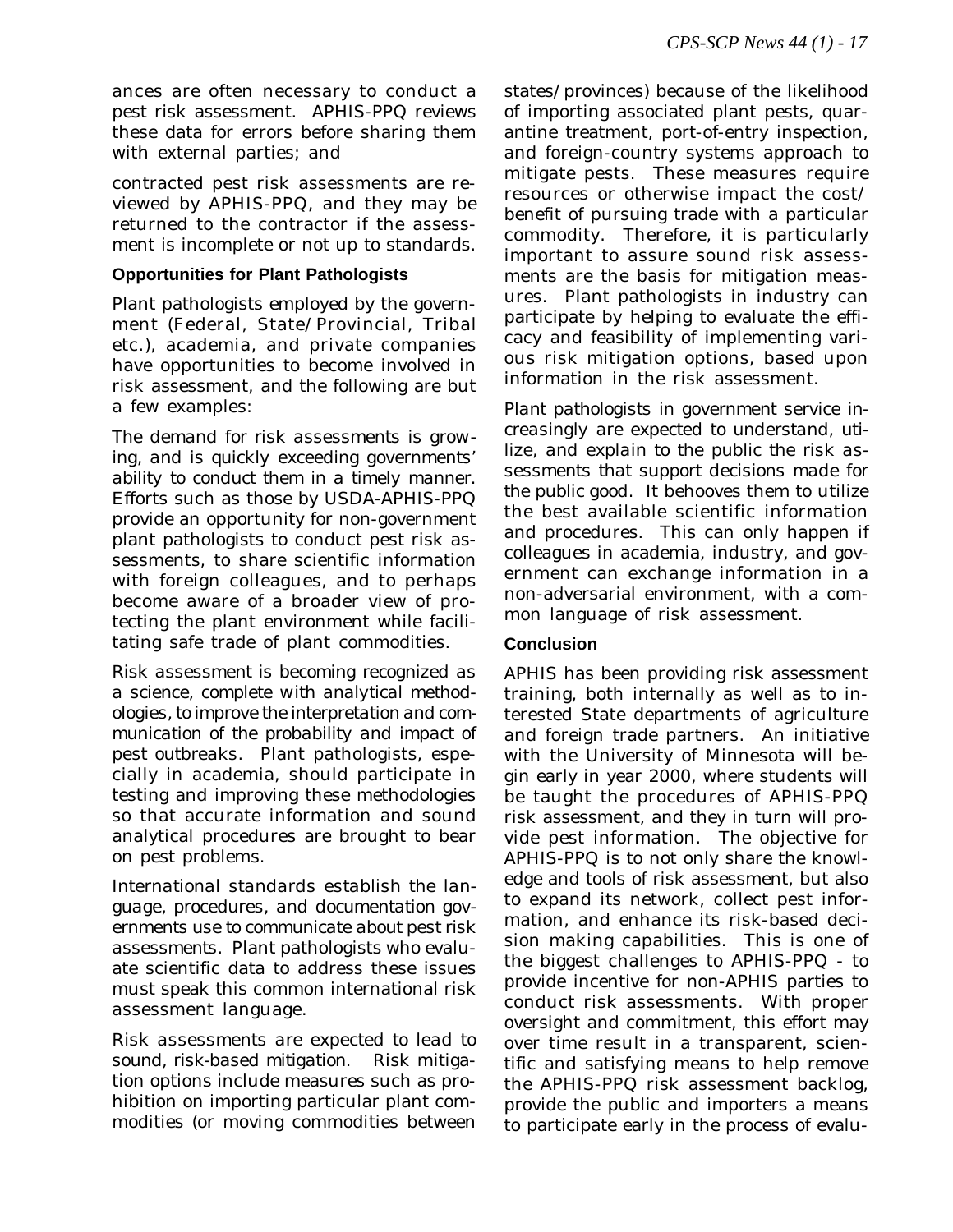ating scientific information on pest risk, and to accomplish this without a huge resource windfall. The broader challenge, internationally, is to raise the conscientiousness of plant pathologists to opportunities for involvement in risk assessment.

#### **Citations**

FAO. 1995. International Standards for Phytosanitary Measures, Section 1 - Import Regulations: Guidelines for Pest Risk Analysis, Food and Agriculture Organization of the United Nations.

Safeguarding American Plant Resources: A Stakeholder Review of the APHIS-PPQ Safeguarding System. 1999. National Plant Board. 132pp.

World Wide Web. 1999a. http:// www.aphis.usda.gov/ppq/ss/cobra/ 99PendingCommodity.htm

World Wide Web. 1999b. http:// www.aphis.usda.gov/ppq/ss/cobra

The Animal & Plant Health Inspection Service (APHIS) receives an overwhelming number of requests for evaluation of the enterability of agricultural commodities. The increasing volume of these requests has significantly lengthened the time frame within which these requests can be answered.

APHIS is offering requestors the opportunity to expedite responses by assisting the Plant Protection and Quarantine (PPQ) pest risk assessment (PRA) process. Requestors now have the option of conducting the pest risk assessment according to the PPQ PRA guidelines or contracting private parties to conduct the PRA. Completed PRAs are then submitted to APHIS for review and response. Alternatively requestors may choose not to complete the PRA, but still aid the PRA process significantly by providing a list of pests known to attack the commodity plant species in the area from which the commodity is to be exported.

To request a copy of the PPQ PRA guidelines or to request that PPQ initiate a Commodity Plant Pest Risk Assessment, complete the Selection of Options form. Please fax the completed form to Ahmad Chawkat, PPQ, at (301) 734-4300.

## **Ever been called for jury duty?**

#### *James Menzies*

A funny thing happened to me the other month. Completely out of the blue, I received a letter from the Manitoba Sheriff's office. My immediate reaction was that I must have not paid a speeding ticket or something like that (actually I thought that perhaps Kathryn [my wife] had not paid a ticket, but that is another story). Upon opening the letter, I found that I had the dubious honour of being summoned to jury selection. As I have since found out, my reaction was not normal and I was curiously interested in this process. It seems that few of the people I know have ever been on a jury, and most people know little about this process. With that in mind, I thought that I would pass on some of my experience.

The first thing the summons instructed me to do was call the jury monitor and report that I had received the summons and was going to show up. Under the law, you have little choice unless you are on your death bed, but that is not reality. In general, these people do not want you to suffer unnecessary hardship. The summons also told me the conditions under which I could get out of sitting on a jury. It seems that if an immediate member of my family works for the legal system in some way, I am not eligible to serve on a jury. I informed the jury monitor that I have a twin brother who is a judge. She asked me if I listen to everything my brother tells me. Of course, I informed her that my brother and I have been known to have differing opinions, even though we do not like pointing out the sheer stupidity of each others opinions. She said that I should report for jury duty. I guess being a twin is not closely enough related to someone to be considered part of a family. At this point, I was surprised at all the advice I got from people on how to get out of being a juror. I was coached on the many things I could say to get off the jury. In the end, however, it was irrelevant, as I was not asked to speak.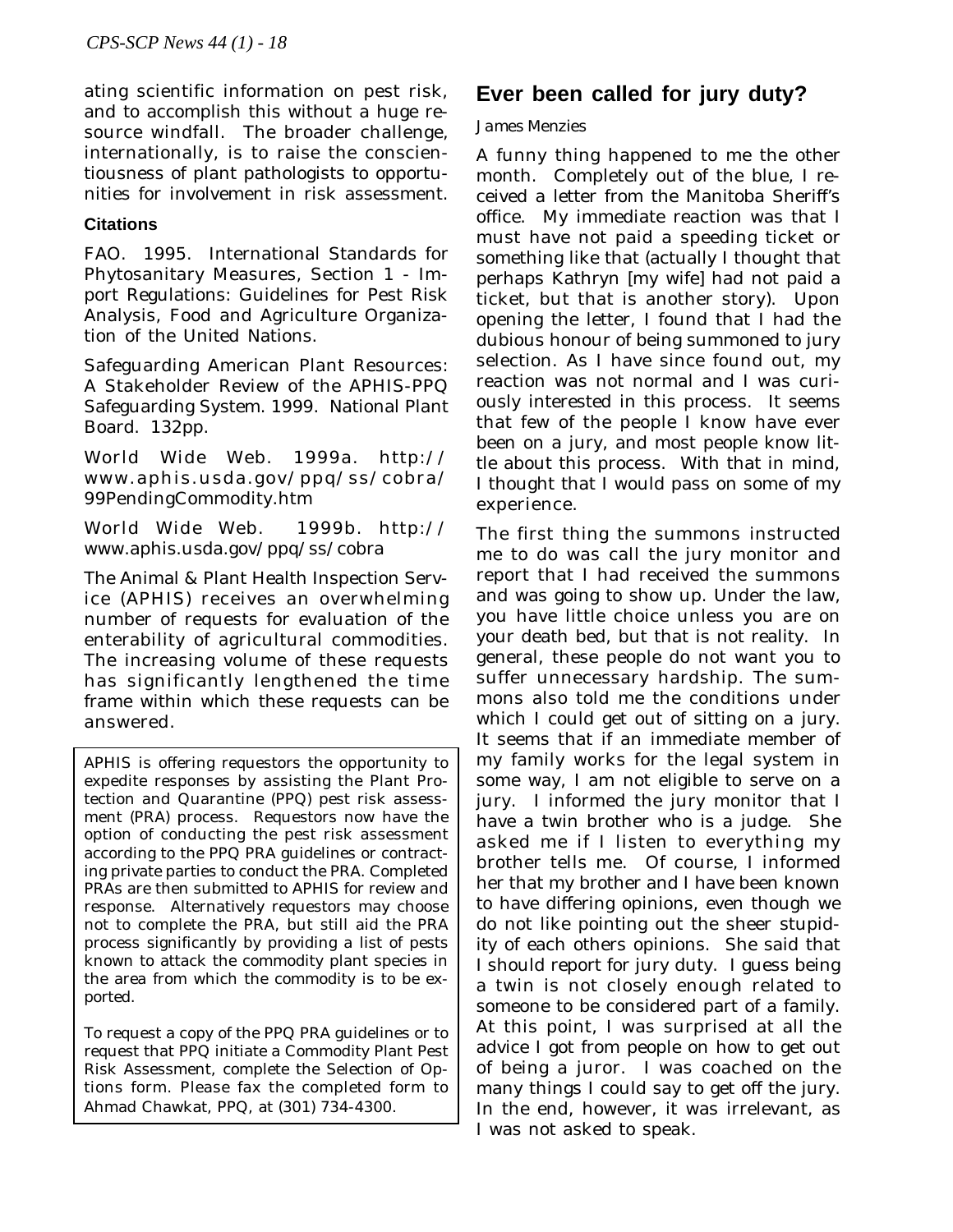On jury selection day, I arrived at the court house and was directed towards a beautiful old courtroom. It was huge and most of the walls and desks were made of marble. We sat in the audience and waited for something to happen. During the wait, one of the court clerks told us how we were picked. It seems that in Manitoba, they make a request to Manitoba Health for a random list of people from certain areas of the province when they need jurors. Anyone with a health card is eligible. They request certain areas of the province because they do not want someone from Churchill getting on the jury list for a trial in Winnipeg. The day that I went to jury

selection, there were approximately 150 of us who had been summoned. There were three juries to be selected. They start by picking numbers randomly and if your number is called, you sit in the jury box. Once the jury box is full (18

people), they start reviewing the potential jurors. I was number 13. They asked me to stand up and face the accused (who is sitting in the accused docket). Once I did this, the crown attorney and the defence attorney said 'content.' What they were 'content' of I will never know, but the next thing I knew, I was on a jury. Those who did not receive 'content' had to go sit down in the audience again and wait until the next jury was to be selected. When they ran out of potential jurors in the jury box, the court clerk called out more numbers and we continued with the screening of jurors. After all 12 were selected (about 30 people were screened before our jury was complete), the court clerk stood and read the indictment for the case we were to hear. We were then escorted to a jury room to be given further instructions.

The trial was to start in four days time (on a Monday) and would last the whole week! Parking would be free and, best of all, we did not need to show up until 9:30 in the



morning. They informed us that we were not to discuss the trial with anyone until after it was over. Our deliberations cannot be disclosed at anytime. They also told us that if you are not paid for jury duty by your employer (my employer does pay), the court system will pay you \$30.00 per day, after the first 10 days of the trial. So merrily I tripped back to work to earn the Queen's shilling and wait until Monday.

When I arrived on Monday morning, I was escorted to the jury room by the jury officer. It is his job to be sure that we are not disturbed and to communicate with people outside the jury room for us. He had a pot of coffee on the go in the jury

> room and later on, brought some juice and pop for us as well. I finally got to talk to the other people on the jury and learn their names. There were 9 women and 3 men. The ages ranged from 22 to around 60. They were

very nice people and for the duration of the trial we got along very well. As was my experience, they also had stories of friends telling them how to get out of jury duty, yet none of these friends had ever been summoned to jury selection.

We were escorted into the court room at 10:00 am. The judge, Mister Justice Schwartz, introduced himself and then introduced the crown attorney and the defence attorney. The accused was never introduced to us, but he sat in a jury docket along the opposite wall of the court room for the duration of the trial. The case was a criminal case, but I was relieved to know that murder was not one of the charges. Nevertheless, as I sat and stared at the accused, I soon realized that I was going to have to decide what the fate of the accused was going to be. I admit to feeling uneasy about this many times during the trial.

The judge (My Lord to the lawyers) welcomed us to the court and took about 45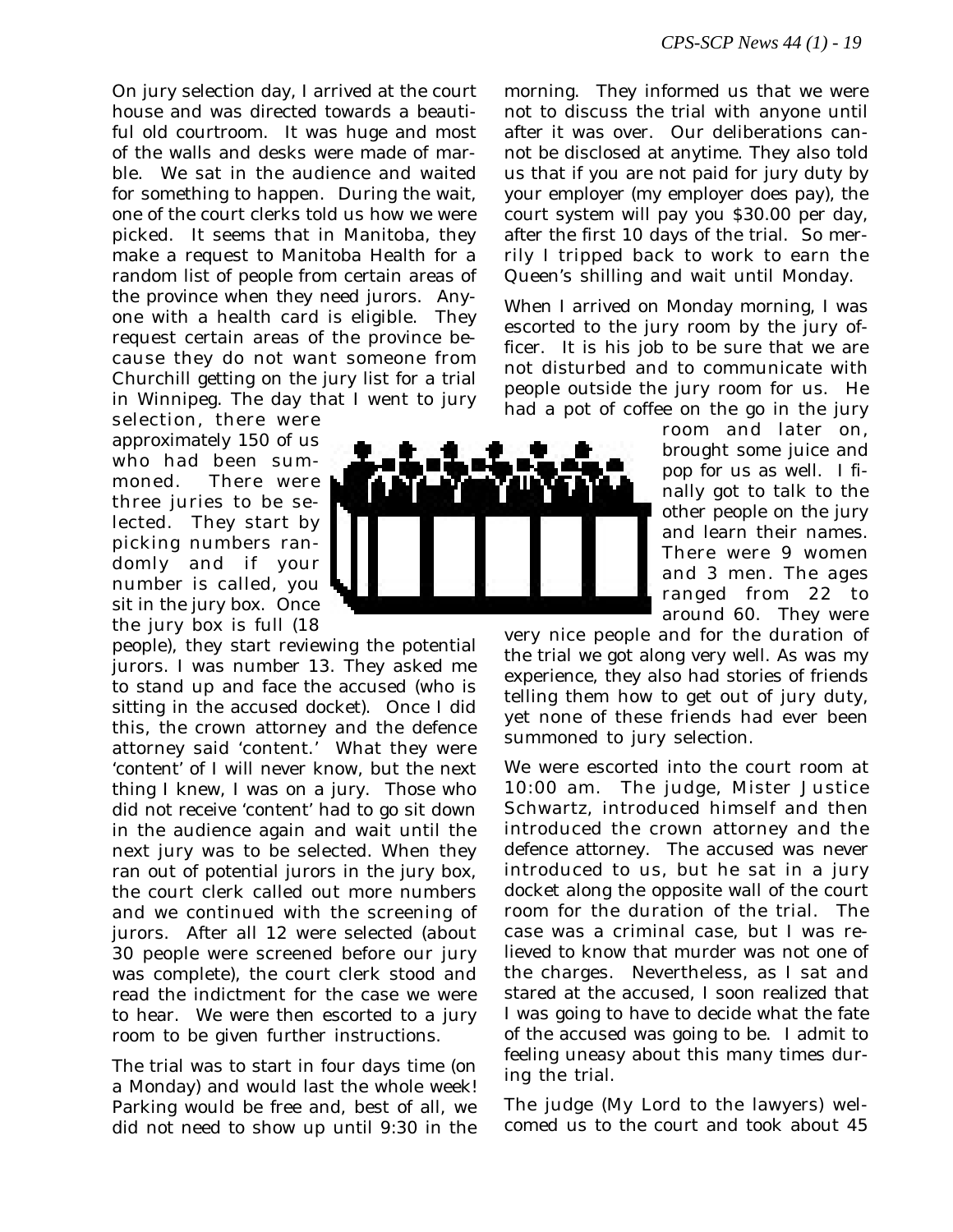minutes to tell us what our jobs were. He told us what the job and responsibilities of the crown and defence councils were. The crown has to prove beyond a 'reasonable' doubt that the accused is guilty and the defence must do what they legally can to create doubt in our minds. The judge is there to rule on the law and to apply the judgment once we, the jury, give it. We are not to be concerned with the penalties for the crime because the judge decides the penalty, not us. Our only task is to determine if the accused is guilty or not guilty. We are not to talk about the case with each other or those outside of the court until we have heard all the evidence (this is tougher than it sounds). Mr. Schwartz allowed us to take notes if we wished, but informed us that it was his experience that note taking does not help much (I took notes anyway and it did not help). He also told us that it has been his experience that once people sit on a jury, they tend to gain a greater respect for the legal system. We were about to find out if this was true.

The trial started with an opening address from the crown council, during which she outlined the case against the accused and gave us an overview of what evidence would be presented during the trial. I am not sure if this is standard practice, but the defence attorney said nothing at this point, and we proceeded to listen to the witnesses.

Witnesses are interesting people. I believe that most of them are scared and do not want to be there. However, it is interesting what you think about people as you watch them give testimony. Some people are honest and some are not. When you are in the position of judging the 'truth', it is surprising how much attention you pay to the person answering the questions. The jury was fortunate in being able to view a very professionally conducted trial. Both the crown and defence attorneys were very good lawyers. I would not want to face the crown in court, but I would sure love to have the defence attorney on my side. The two lawyers and the judge all seemed to respect each others' abilities, and the case ran very smoothly.

In the first phase of the trial, the crown attorney asked questions first. Then, the defence attorney asked questions, followed once more by the crown attorney. I can't recall, but I don't think the defence attorney ever asked questions after the crown's second set of questions. If they have the right to ask questions or not, I don't know, but I suspect they do. Once the crown finished her side of the case, the defence then called witnesses and the whole process started over again with the exception of the attorneys switching roles in the questioning of witnesses.

Our morning sessions started at 10:00 each day. Mr. Schwartz informed us that we start this late because he and the attorneys have other things to do during the day, and sometimes they meet to discuss certain issues dealing with the trial that they do not want us to hear. We had about 90 minutes for lunch each day (lunches were not provided) and our days ended between 4:00 and 5:30, depending on where we were with the witnesses' testimony. It is surprising how tiring being a juror can be. You are concentrating all day on what people say, and it can be very tense. You are always hoping for the 'knock-out punch' from some witness that will make judgment easy and obvious. Of course, if there was a 'knock-out punch' somewhere in the testimony, the case probably would not have gotten to trial. It is also surprising how hard it is to not discuss the testimony you have just heard with other jurors. I was also surprised that after some witnesses I thought that the accused should be given a seat on the electric chair, and after others, I thought that this poor innocent person was being unjustly persecuted.

Deliberations started on Friday. The morning was spent listening to Mr. Justice Schwartz instruct us 'in the law'. This is not an easy task, as we had varying levels of education, different life experiences,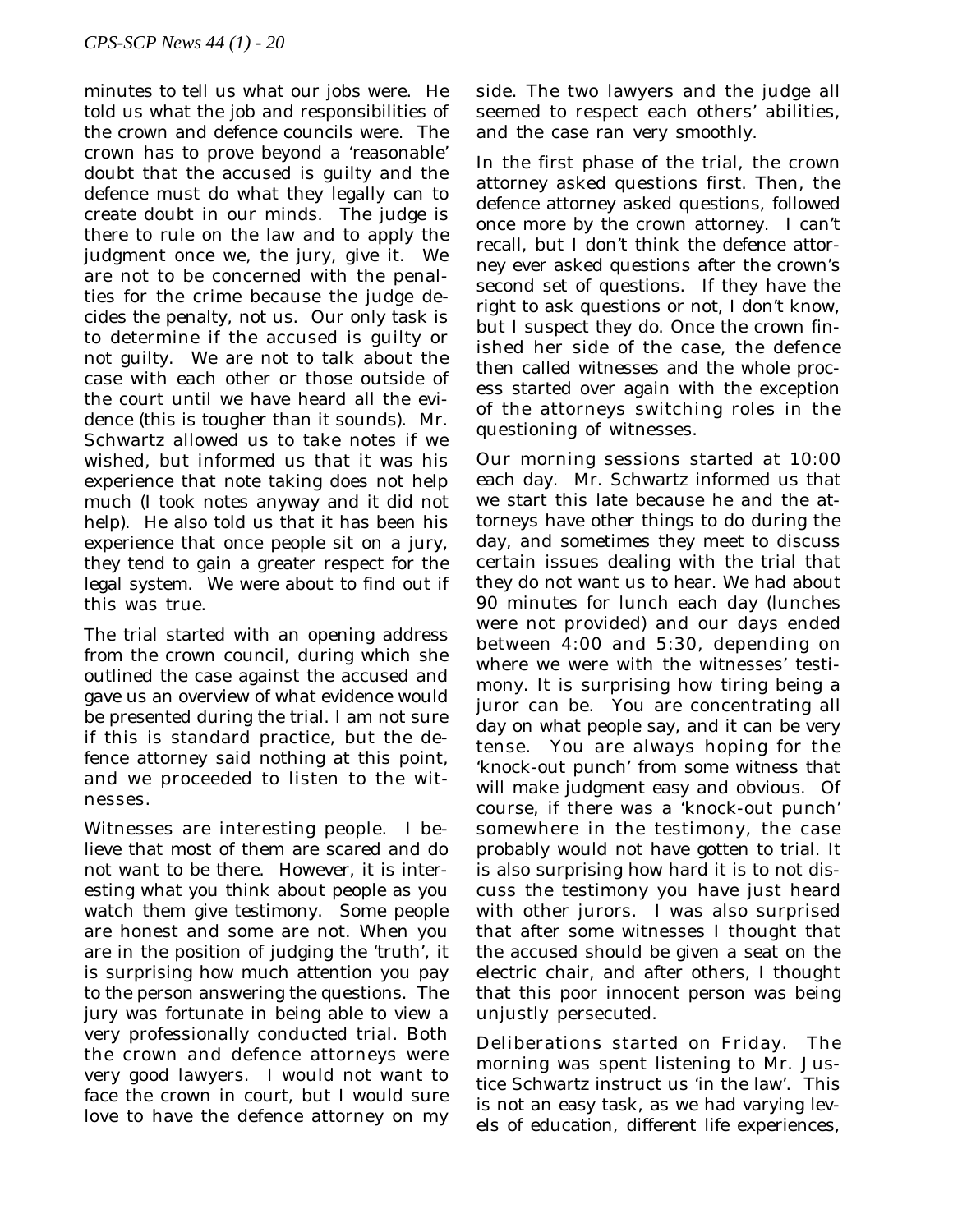and the law is not always straight forward. He instructed us that we should remember 'reasonable' doubt, and we should be flexible. Once again, we should not worry about what the penalty for this crime would be should we find the accused guilty. With this in mind, we went into the jury room believing that the case was fairly straight forward, and we would be quaffing an ale by 3:00 pm. I cannot tell you what went on in the jury room but I can tell you that I was not quaffing ale by 3:00 pm. Making a judgment involves getting your mind around facts that differ depending on who is recalling them. In our case, there was bedlam at the scene. We know that there were at least 7 people there, but there could have been 200. There was a minimum of 2 fights occurring. Most of the people were drunk (in their own words, they were still able to walk, but feeling pretty good). One of the witnesses guesses that he had at least 12 beer and then a few shots of hard liquor, though he didn't really like hard liquor. Most of the witnesses had 8 to 10 beer. The most reliable witness was not drunk, but decided to go to the washroom when the critical moments arrived. There were large holes in a lot of the testimony, but this event occurred 1.5 years before the trial and a lot of the witnesses were involved in the incident, which was stressful. The feelings one has towards your new found friends on the jury were also put to the test. There is no law that says you have to respect or like the other jurors. However, you have just met these people, and we all want to be liked. I was impressed with the way some of my fellow jurors were able to express themselves and develop conclusions from the facts as they saw them. During deliberations, which lasted 10 hours, we were given lunch and supper. I will admit that lunch was a disappointment, but supper was very good. Lunch was sandwiches in the jury room and supper was in a nice restaurant, in which we were treated to the 'Sheriff's Menu'. We were always accompanied by a sheriff's officer, even when we went to the washroom. We were only

let out of the jury room for supper and short periods when they took us to walk around in an enclosed outside area.

As time dragged on, I had visions of us pulling a 'Homer'. Homer Simpson's main goal when serving on a jury was to stay overnight in a hotel room. Fortunately, we came to agreement on the verdict at 9:45 in the evening, 15 minutes before we were to be sequestered in a hotel overnight. Everyone was recalled into the court room and our jury foreperson (not me) was asked to give the verdicts to each charge as it was read (there were three). We were then asked as a group if we agreed with the verdicts as stated by the foreperson. The judge then thanked us for spending our week on the jury. He got out of his chair and came to the jury booth and shook each of our hands. (This is unusual to the point that his shaking our hands got more press than the actual verdict). Court was adjourned, and we were free to go, almost. We retired to our jury room and were not allowed to leave until the courtroom was clear. We were also escorted to our vehicles.

Did I leave the courtroom with more respect for our legal system? Most definitely. Am I glad I served on a jury? Yes. Would I suggest others do it? Yes. It was an interesting experience. I learned a lot about the legal system and met some nice people in the process. I suppose that as a Canadian citizen, it was my duty to do it. Would I do it again? I don't think I would like to do it again, but as previously mentioned, I am glad that I have served on a jury. What was the verdict?? Not guilty!